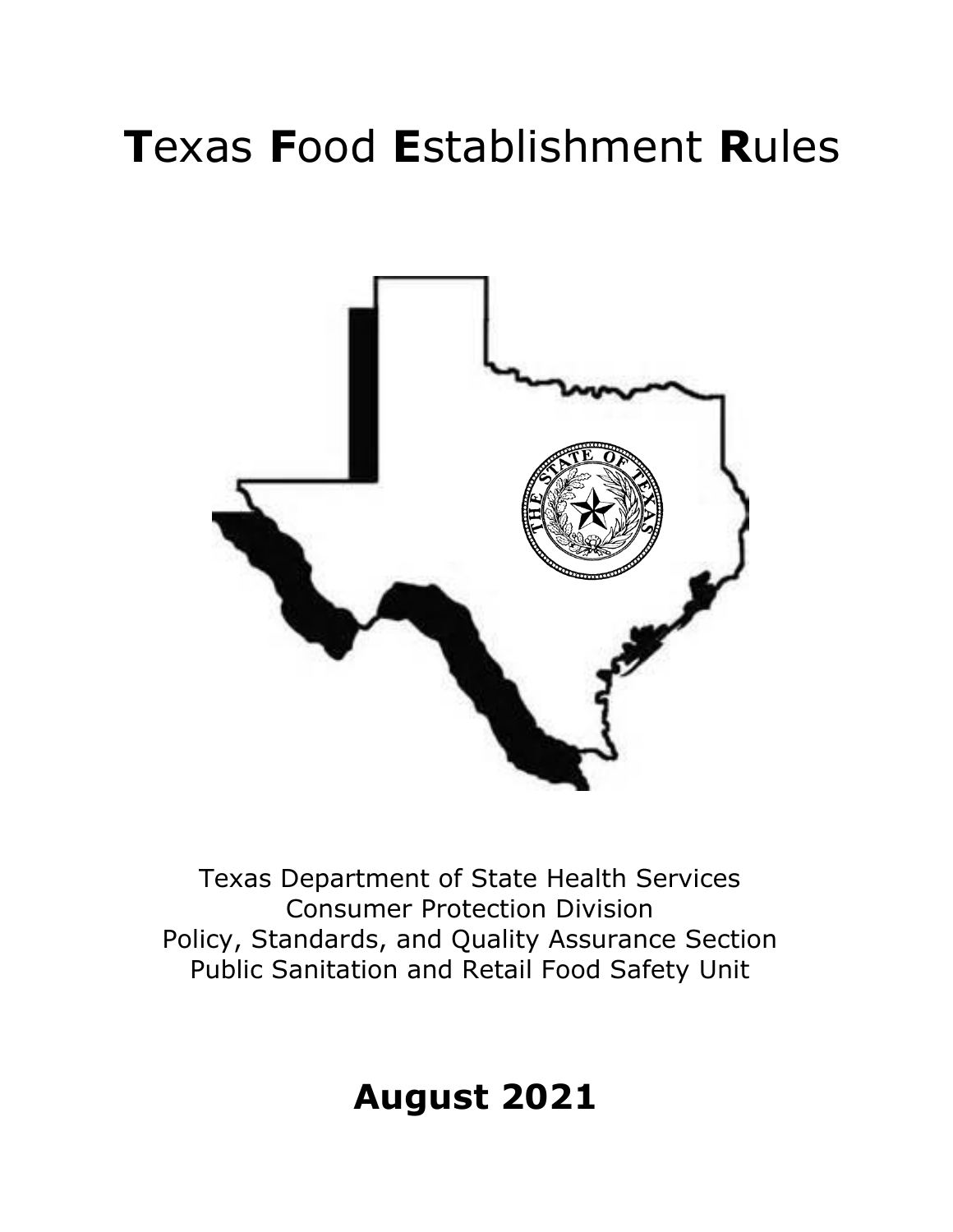## Texas Food Establishment Rules

### Texas Administrative Code

| Title 25 | <b>Health Services</b>                |
|----------|---------------------------------------|
| Part 1   | Department of State Health Services   |
|          | Chapter 228 Retail Food Establishment |

This guidance document is meant to consolidate the current Texas Administrative Code, Title 25 Health Services, Part 1 Department of State Health Services, Chapter 228 Retail Food Establishment, known as the Texas Food Establishment Rules (TFER) into a consolidated PDF for ease of use. To access the original text please visit the Texas Secretary of State, Texas Administrative Code.

Texas Department of State Health Services Consumer Protection Division Policy, Standards, and Quality Assurance Section Public Sanitation and Retail Food Safety Unit

Effective Date: August 8, 2021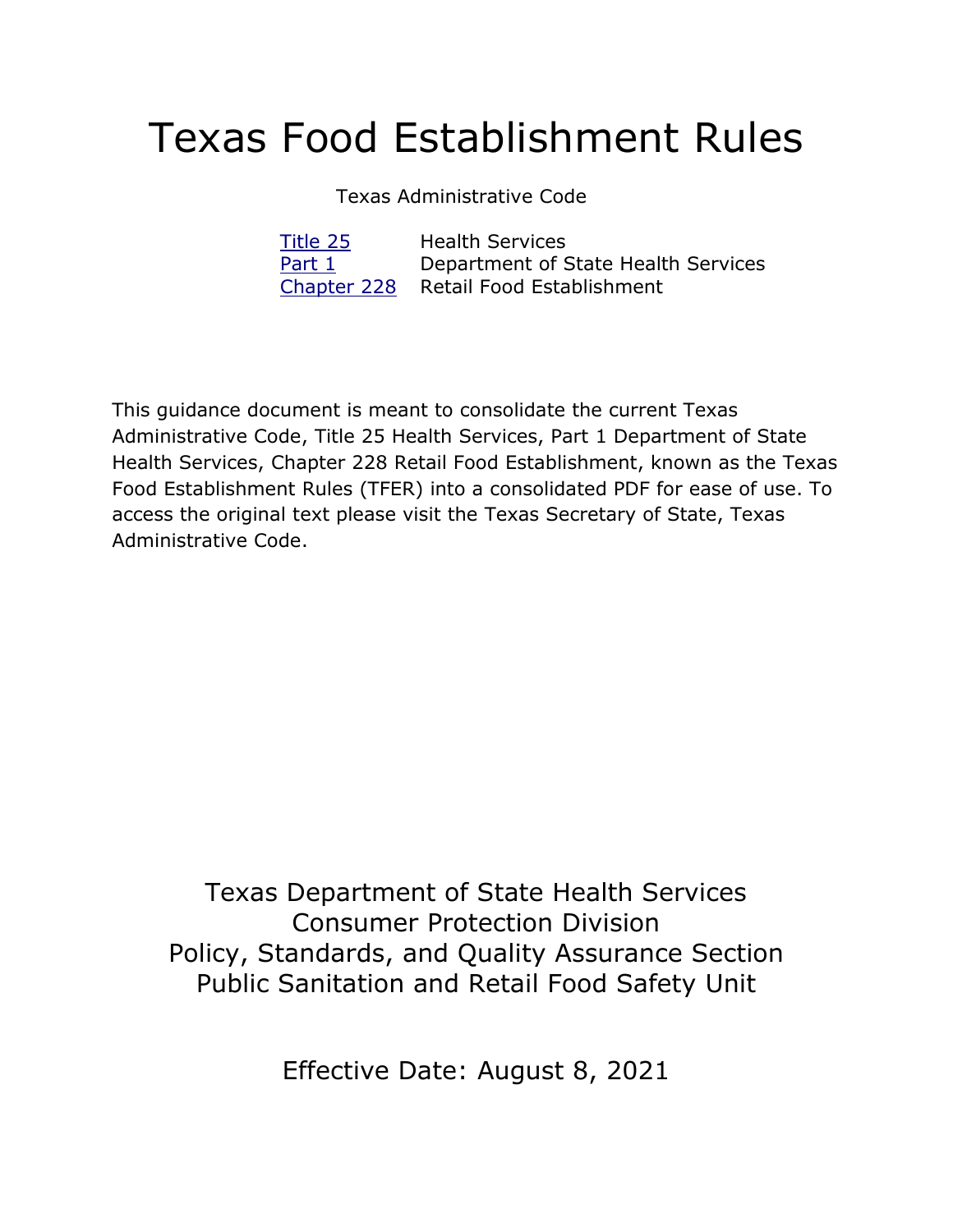### Table of Contents

| Subchapter A. |                                                                              |  |
|---------------|------------------------------------------------------------------------------|--|
|               |                                                                              |  |
| Subchapter B. |                                                                              |  |
|               | §228.31. Certified Food Protection Manager and Food Handler Requirements7    |  |
| Subchapter C. |                                                                              |  |
|               |                                                                              |  |
|               |                                                                              |  |
| Subchapter E. |                                                                              |  |
|               |                                                                              |  |
| Subchapter F. |                                                                              |  |
|               | §228.172. Dogs in Outdoor Dining Areas of a Food Establishment [11, 1201] 12 |  |
| Subchapter G. |                                                                              |  |
|               |                                                                              |  |
| Subchapter H. | Requirements Applicable to Certain Establishments [14] Requirements 14       |  |
|               |                                                                              |  |
| Subchapter I. |                                                                              |  |
|               | §228.243. Construction Inspection and Approval, Preoperational Inspections26 |  |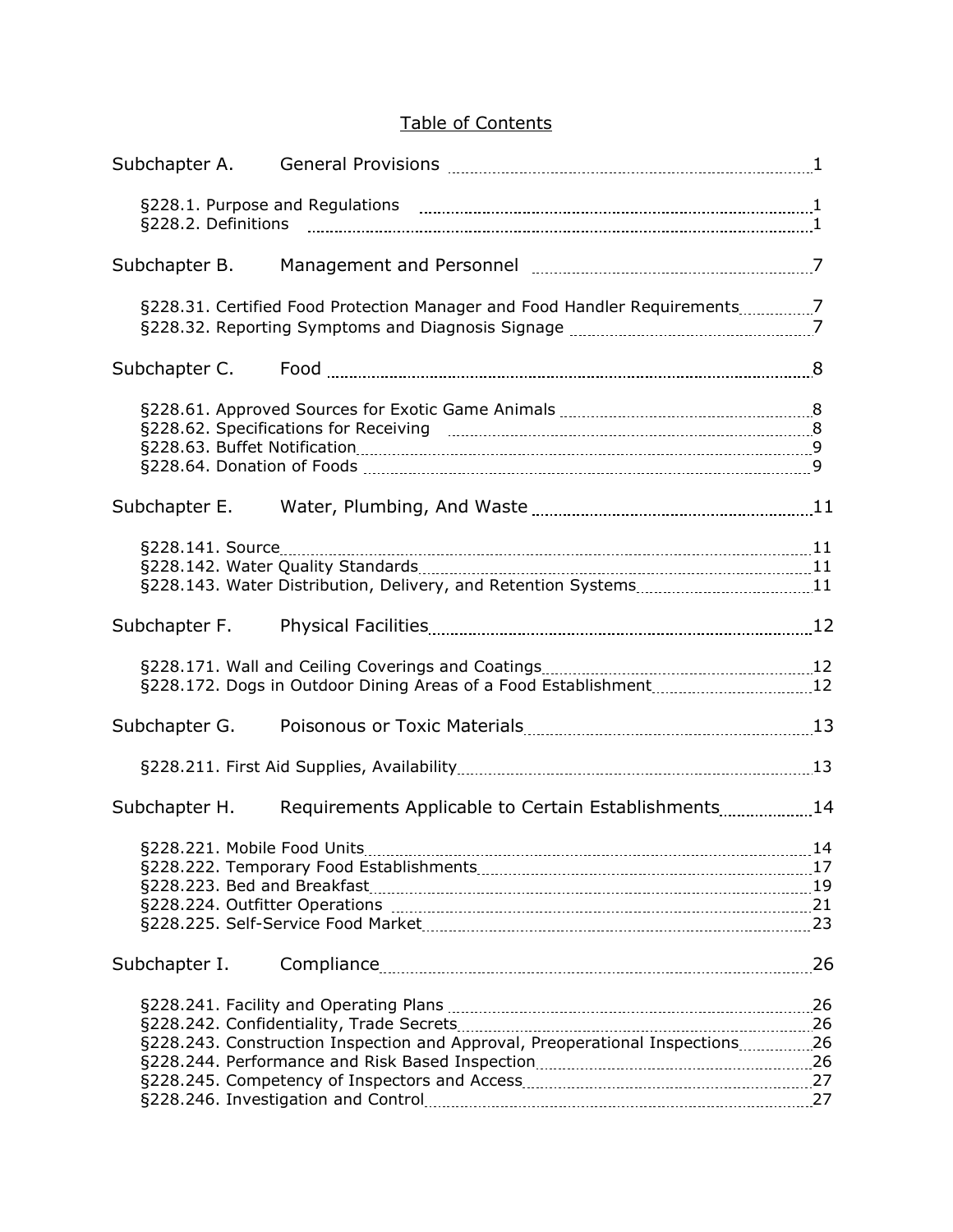| TITLE 25     | <b>HEALTH SERVICES</b>              |
|--------------|-------------------------------------|
| PART 1       | DEPARTMENT OF STATE HEALTH SERVICES |
| CHAPTER 228  | RETAIL FOOD ESTABLISHMENTS          |
| SUBCHAPTER A | <b>GENERAL PROVISIONS</b>           |

§228.1. Purpose and Regulations.

(a) The purpose of this chapter is to implement Texas Health and Safety Code, Chapter 437, Regulation of Food Service Establishments, Retail Food Stores, Mobile Food Units, and Roadside Food Vendors.

(b) The department adopts by reference the U.S. Food and Drug Administration (FDA) Food Code 2017 (Food Code) and the Supplement to the 2017 Food Code.

(c) The department does not adopt by reference the following sections, paragraphs, and subparagraph of the FDA Food Code, 3-202.13, 3-202.14(C), 3-202.18(A), 5- 102.11, 5-102.13, 5-102.14, 5-104.11(B)(1), 6-101.11(B), 6-202.18, 8-201.11, 8- 202.10, 8-203.10, 8-302.11–14, 8-303.10–30, 8-304.10, 8-304.20, 8-401.10, 8- 401.20, 8-402.10, 8-402.20-40, 8-403.40, and 8-501.10-40, and the definitions for "accredited program," "drinking water," "food establishment," "game animal," "general use pesticide," "public water system," "regulatory authority," "safe material," "service animal," and "vending machine location."

(d) In the event of a conflict, Texas law and rules in this chapter prevail over the adopted Food Code.

§228.2. Definitions.

The following words and terms, when used in this chapter, shall have the following meanings unless the context clearly indicates otherwise.

(1) Accredited program--Food manager certification program that has been evaluated and listed by the department and conforms to standards set by the department in §229.172 of this title (relating to Accreditation of Certified Food Management Programs).

(2) Adulterated food--A food deemed to be adulterated as specified in the Texas Health and Safety Code, §431.081.

(3) Bed and breakfast extended--An establishment with more than seven rooms for rent or an establishment that provides food service other than breakfast to overnight guests.

(4) Bed and breakfast food establishment--A bed and breakfast that provides food service to customers in addition to its overnight guests.

(5) Bed and breakfast limited--An establishment that has seven or fewer rooms for rent, serves breakfast to overnight guests, and is not a retail food establishment.

(6) Central preparation facility--An approved and permitted facility or space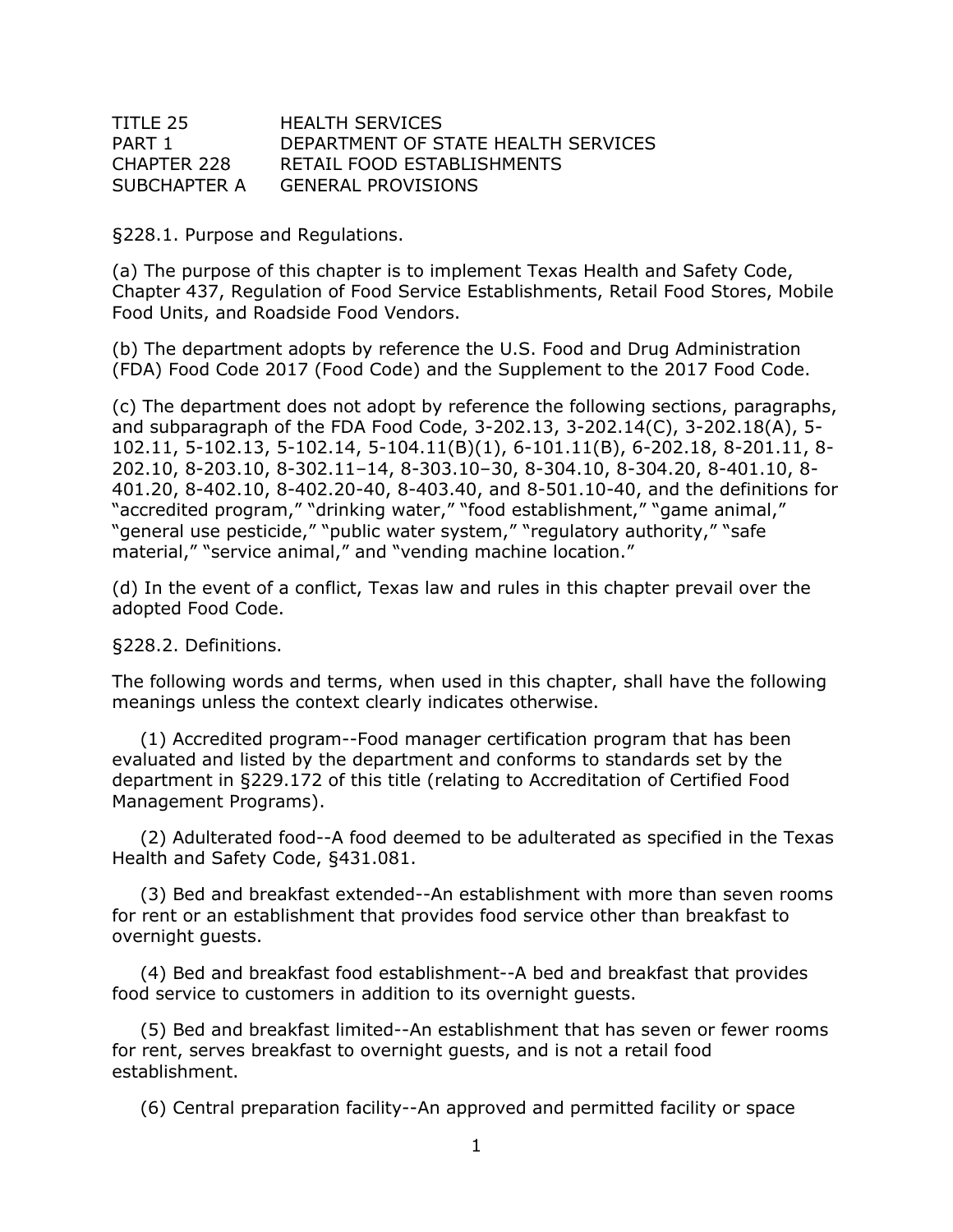where food is prepared, stored, and packaged.

(7) Code of Federal Regulations (CFR)--Citations to the CFR refer sequentially to the Title, Part, and Section numbers, such as 40 CFR 180.194 refers to Title 40, Part 180, Section 194.

(8) Common carrier--An individual or business that advertises to the public that it is available for hire to transport people or property, including food, in exchange for a fee.

(9) Cottage food production operation--An individual, operating out of the individual's home, who:

(A) produces at the individual's home:

(i) a baked good that is not a time and temperature control for safety food (TCS food), as defined in §229.661(b)(13) of this title (relating to Cottage Food Production Operations);

(ii) candy;

- (iii) coated and uncoated nuts;
- (iv) unroasted nut butters;

(v) fruit butters;

(vi) a canned jam or jelly;

(vii) a fruit pie;

(viii) dehydrated fruit or vegetables, including dried beans;

(ix) popcorn and popcorn snacks;

(x) cereal, including granola;

(xi) dry mix;

(xii) vinegar;

(xiii) pickled fruit or vegetables, including beets and carrots, that are preserved in vinegar, brine, or a similar solution at an equilibrium pH value of 4.6 or less;

(xiv) mustard;

(xv) roasted coffee or dry tea;

(xvi) a dried herb or dried-herb mix;

(xvii) plant-based acidified canned goods;

(xviii) fermented vegetable products, including products that are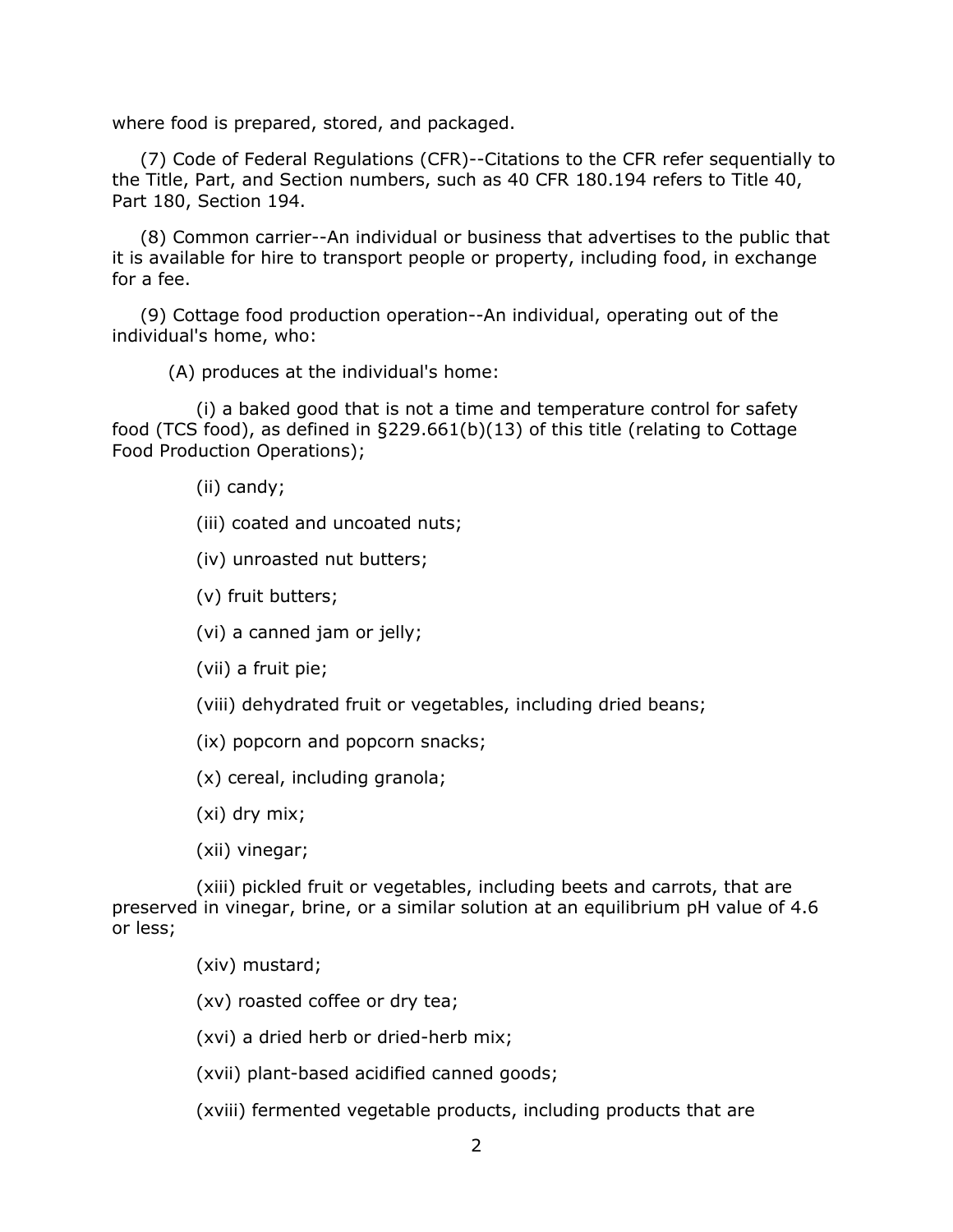refrigerated to preserve quality;

(xix) frozen raw and uncut fruit or vegetables; or

(xx) any other food that is not a TCS food, as defined in §229.661(b)(13) of this title.

(B) has an annual gross income of \$50,000 or less from the sale of food described by subparagraph (A) of this paragraph;

(C) sells foods produced under subparagraph (A) of this paragraph only directly to consumers; and

(D) delivers products to the consumer at the point of sale or another location designated by the consumer.

(10) Department--The Texas Department of State Health Services.

(11) Drinking water--Traditionally known as "potable water" and that meets the standards set forth in 30 TAC Chapter 290, Subchapter F (relating to Drinking Water Standards Governing Drinking Water Quality and Reporting Requirements for Public Water Systems). Drinking water includes the term "water" except where the term used connotes that the water is not potable, such as "boiler water," "mop water," "rainwater," "wastewater," and "non-drinking water."

(12) Event--A unique public gathering at which food products are served and for which an appropriate regulatory authority grants permission, whether by permit, license, or another official written document.

(13) Exotic animal--Member of a species of game animals not indigenous to this state, including axis deer, nilgai antelope, red sheep, or other cloven-hoofed ruminant animals.

(14) Food establishment--

(A) A food establishment is an operation that:

(i) stores, prepares, packages, serves, or vends food directly to the consumer, or otherwise provides food for human consumption, such as a restaurant, retail food store, satellite or catered feeding location, catering operation if the operation provides food directly to a consumer or to a conveyance used to transport people, market, vending machine location, self-service food market, conveyance used to transport people, institution, or food bank; and

(ii) relinquishes possession of food to a consumer directly, or indirectly through a delivery service, such as home delivery of grocery orders or restaurant takeout orders, or delivery service that is provided by common carriers.

(B) Food establishment includes:

(i) an element of the operation, such as a transportation vehicle or a central preparation facility that supplies a vending location or satellite feeding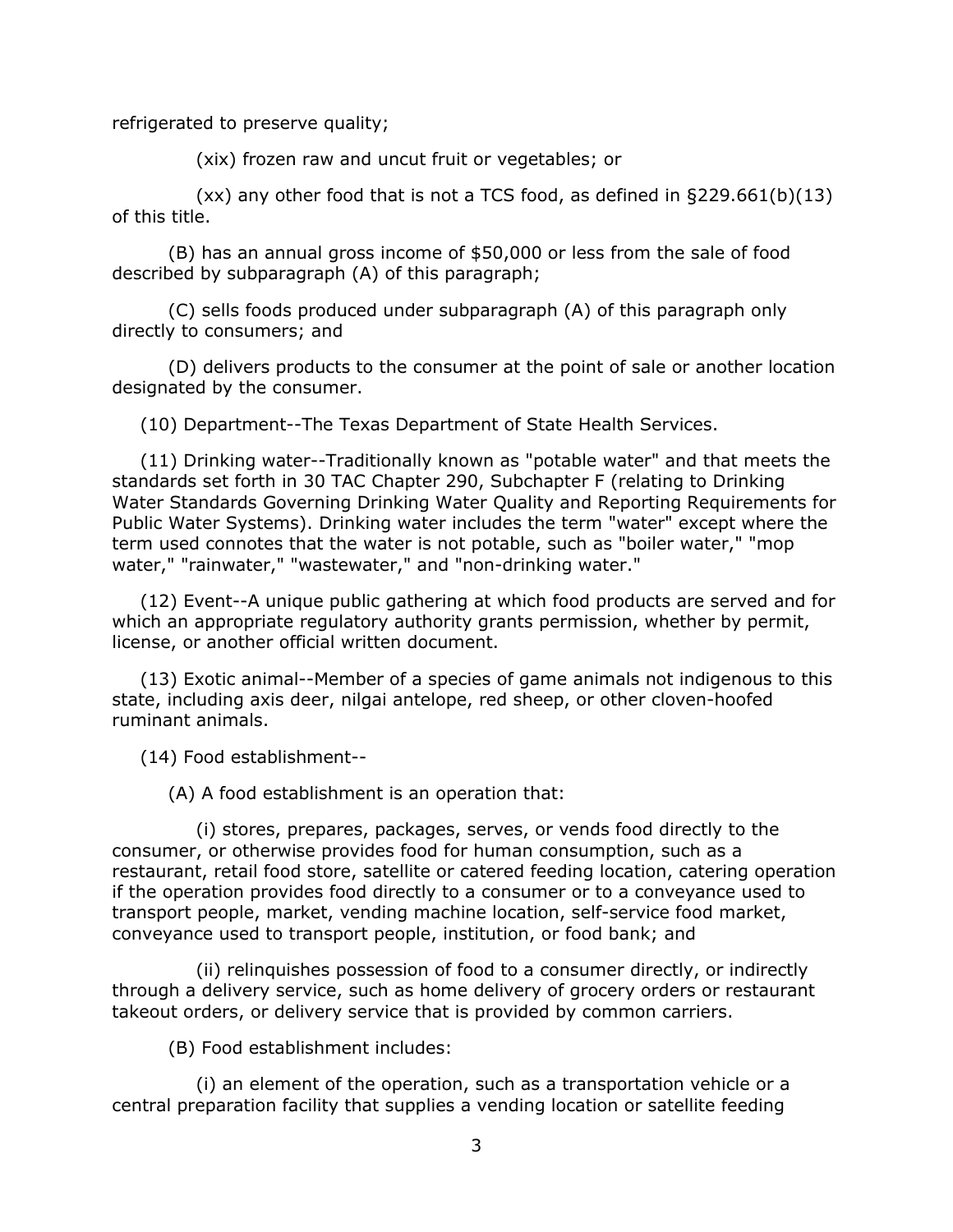location unless the vending or feeding location is permitted by the regulatory authority; and

(ii) an operation that is conducted in a mobile, stationary, temporary, or permanent facility or location and where consumption is on or off the premises regardless if there is a charge for the food.

(C) Food establishment does not include:

(i) an establishment that offers only prepackaged foods that are not TCS foods;

(ii) a produce stand that only offers whole, uncut fresh fruits and vegetables;

(iii) a food processing plant, including one that is located on the premises of a food establishment;

(iv) a cottage food production operation;

(v) a bed and breakfast limited as defined in this section; or

(vi) a private home that receives catered or home-delivered food.

(15) Game animals--Wild animals that are indigenous to this state and not amenable to the Texas Meat and Poultry Inspection Act, Texas Health and Safety Code, Chapter 433, for which the hunter must obtain a hunting license from the Texas Parks and Wildlife Department before hunting animals, such as white-tailed deer, mule deer, pronghorn antelope, and big horn sheep.

(16) General use pesticide--A pesticide that is not classified by the United States Environmental Protection Agency for restricted use as specified in 40 CFR §152.175 or is not limited to use by or under the direct supervision of a certified applicator licensed by the Texas Department of Agriculture or by the Texas Structural Pest Control Service as applicable.

(17) Group residence--A private or public housing corporation or institutional facility that provides living quarters and meals. The term includes a domicile for unrelated persons, such as a retirement home, correctional facility, or a long-term care facility.

(18) Livestock--Cattle, bison, sheep, swine, goats, horses, mules, other equine, poultry, domesticated rabbits, exotic animals, or domesticated game birds.

(19) Mobile food unit (MFU)--A vehicle-mounted, self or otherwise propelled, self-contained food service operation designed to be readily movable (including catering trucks, trailers, push carts, and roadside vendors) and used to store, prepare, display, serve or sell food. An MFU must completely retain its mobility at all times. An MFU does not include a stand or a booth. A roadside food vendor is classified as an MFU.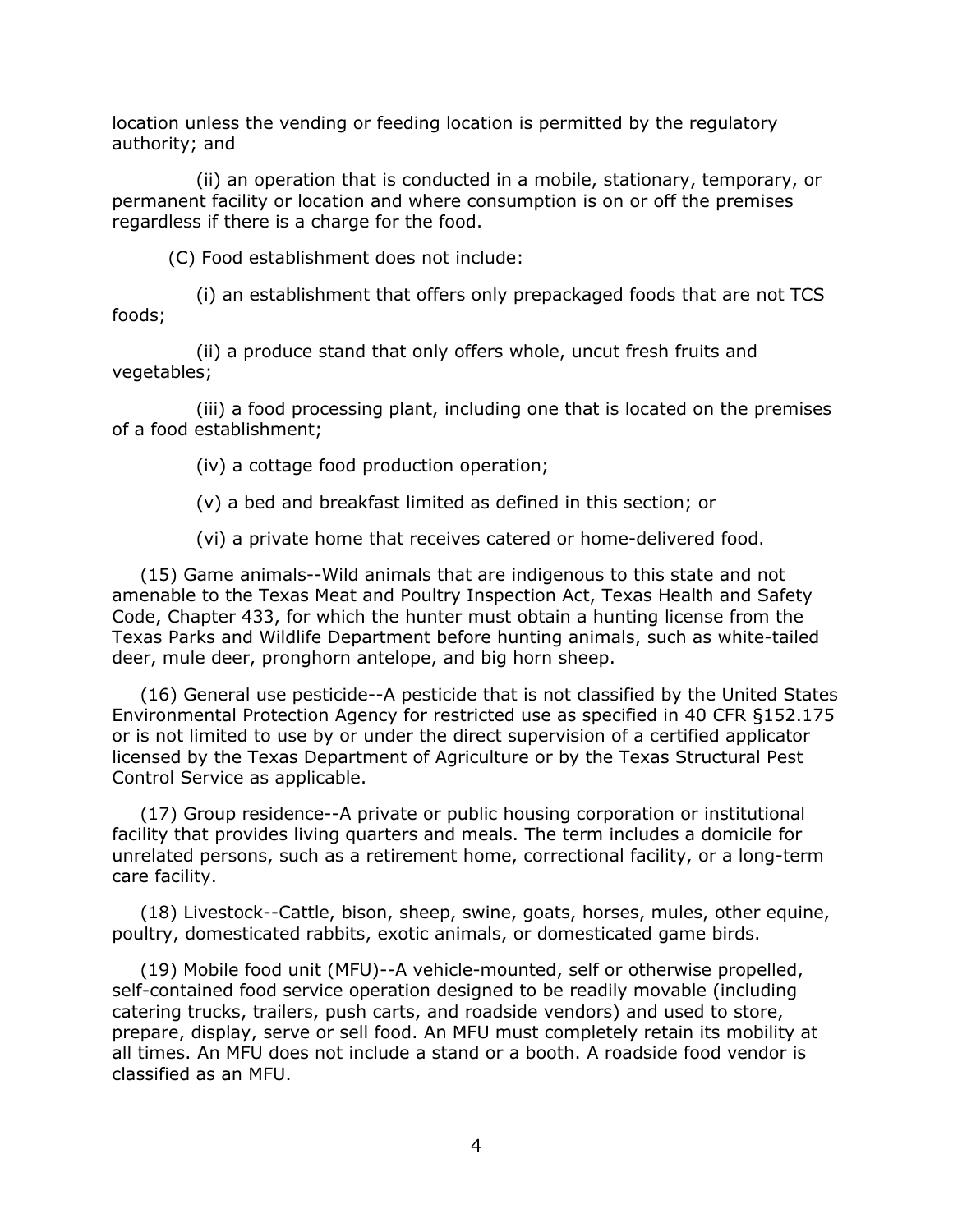(20) Outfitter operation--Any operation, such as trail rides, bus tours, harbor cruises, or river raft trips, in which food is offered to patrons and which operates out of a central preparation location or food establishment.

(21) Plumbing Code--The International Plumbing Code, as amended, including appendices C, E, F, and G, published by the International Code Council as amended by 16 TAC §70.101 (relating to Amendments to Mandatory Building Code), the Uniform Plumbing Code, as amended, including appendices required by the regulatory authority, as published by the International Association of Plumbing and Mechanical Officials as referenced in Occupations Code, Title 8, Chapter 1301, §255 (relating to Adoption of Plumbing Codes), or a Plumbing Code adopted by a local regulatory authority, whichever is more stringent.

(22) Private water system--A drinking water system that is not connected to a public water system and not regulated by the Texas Commission on Environmental Quality.

(23) Public water system--A drinking water system that complies with 30 TAC §§290.101 - 290.122 (relating to Drinking Water Standards Governing Drinking Water Quality and Reporting Requirements for Public Water Systems).

(24) Pushcart--A non-self-propelled MFU limited to serving foods requiring a limited amount of preparation as authorized by the regulatory authority and readily movable by one or two persons. A pushcart is classified as an MFU. A pushcart does not include non-self-propelled units owned and operated within a retail food store. This type of MFU requires the support of a central preparation facility.

(25) Regulatory authority--The department, the local (municipality, county, or public health district), federal enforcement body, or authorized representative having jurisdiction over the food establishment.

(26) Roadside food vendor--A person who operates a mobile retail food store from a temporary location adjacent to a public road or highway. Food is not prepared or processed by a roadside food vendor. A roadside food vendor is classified as an MFU.

(27) Safe material--An article manufactured from or composed of materials that may not reasonably be expected to result either directly or indirectly in the article becoming a component of or otherwise affecting the characteristics of any food. An additive that is used as specified in the Texas Health and Safety Code, Chapter 431, or other materials that are not additives and that are used in conformity with applicable regulations of the U.S. Food and Drug Administration.

(28) Self-service food market--A market that is unstaffed and offers prepackaged non-TCS food and prepackaged refrigerated or frozen TCS food that is stored in equipment that complies with §228.225 of this chapter (relating to Self-Service Food Market).

(29) Service animal--A canine that is individually trained to do work or perform tasks for the benefit of an individual with a disability, including a physical, sensory,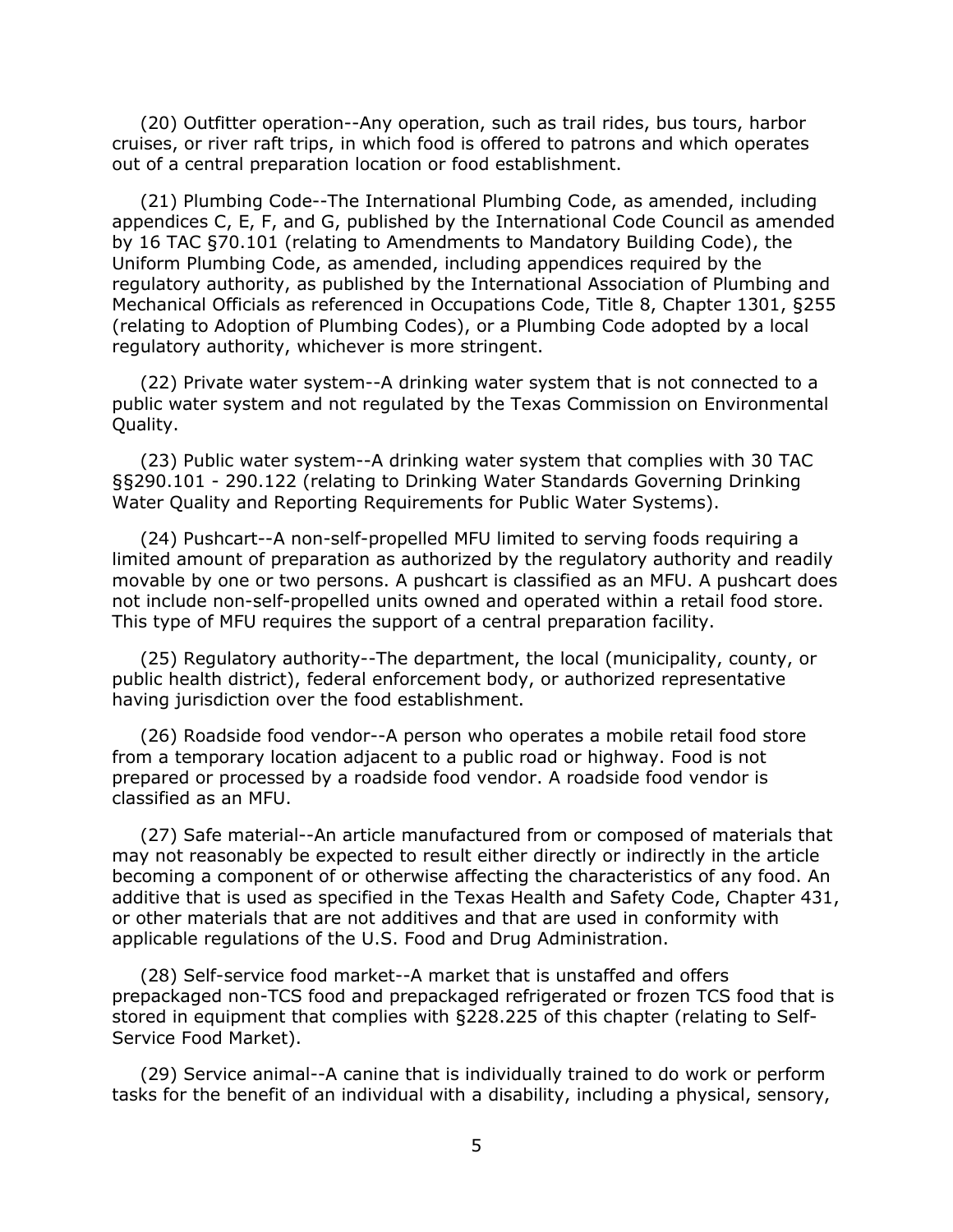psychiatric, intellectual or other mental disability as specified in Texas Health and Safety Code, §437.023.

(30) Vending machine location--The room, enclosure, space, or area where one or more vending machines are installed and operated and that includes the storage areas and areas on the premises that are used to service and maintain the vending machines. This does not include self-service food markets.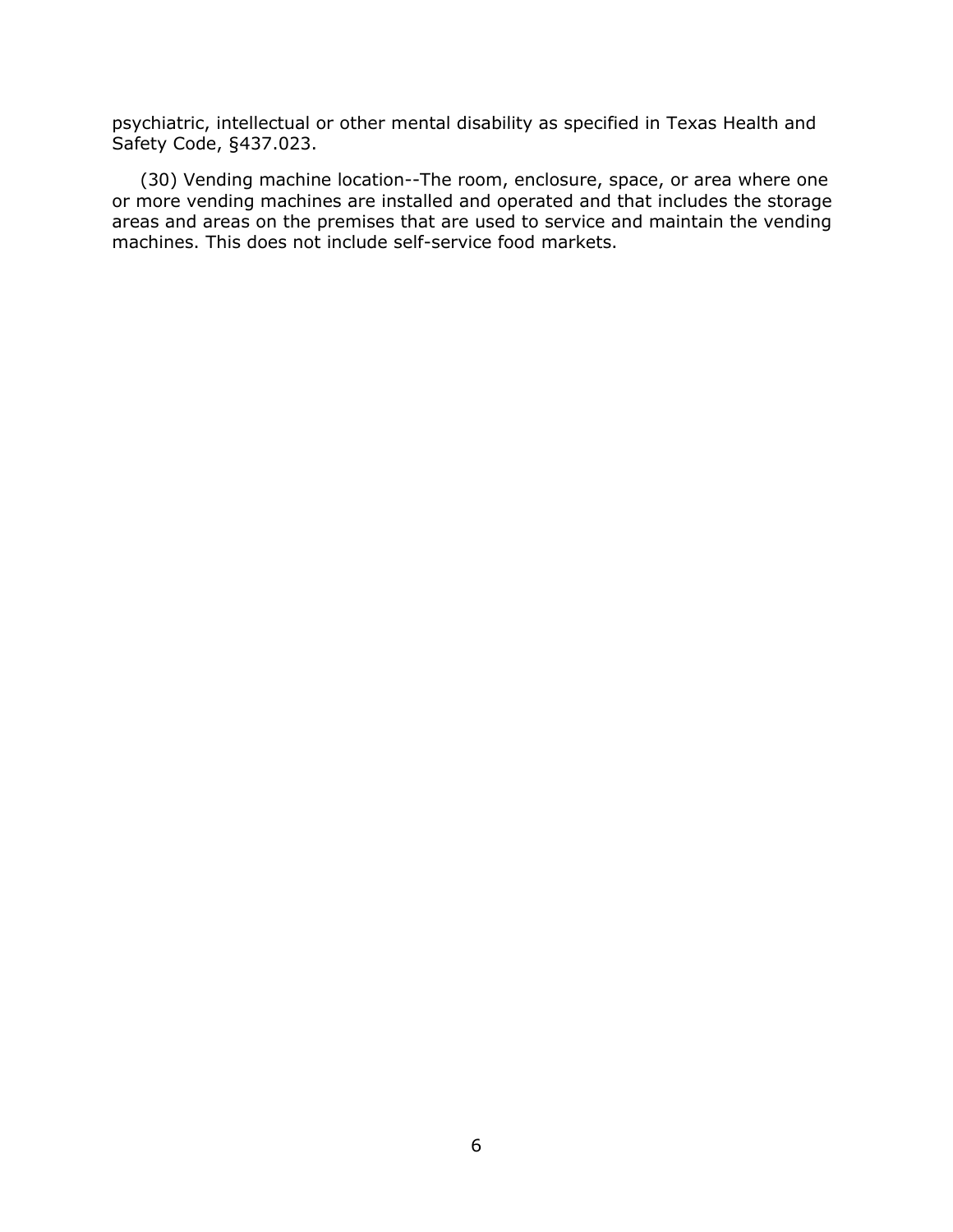| TITLE 25     | <b>HEALTH SERVICES</b>              |
|--------------|-------------------------------------|
| PART 1       | DEPARTMENT OF STATE HEALTH SERVICES |
| CHAPTER 228  | RETAIL FOOD                         |
| SUBCHAPTER B | MANAGEMENT AND PERSONNEL            |

§228.31. Certified Food Protection Manager and Food Handler Requirements.

(a) The original food manager certificate shall be posted in the food establishment in a location that is conspicuous to consumers.

(b) Except as specified in subsection (c) of this section, a certified food protection manager shall be present at the food establishment during all hours of operation as required in Food Code, §2-101.11 and §2-102.12.

(c) Food establishments deemed by the regulatory authority to pose minimal risk of causing, or contributing to, foodborne illness based on the nature of the operation and extent of food preparation, such as but not limited to:

(A) establishments that handle only prepackaged food and do not package food;

(B) establishments that do not prepare or handle exposed Time/Temperature Control for Safety (TCS); or

(C) temporary food establishments are exempt from the requirements in subsection (b) of this section.

(d) All food employees, except for the certified food protection manager, shall successfully complete an accredited food handler training course, within 30 days of employment. This requirement does not apply to temporary food establishments.

(e) The food establishment shall maintain on premises a certificate of completion of the food handler training course for each food employee.

§228.32. Reporting Symptoms and Diagnosis Signage.

A food establishment shall post a sign or poster, clearly visible to food employees, by all handwashing sinks. The sign or poster shall notify food employees to report symptoms and diagnosis information about their health as it relates to diseases that are transmissible through food.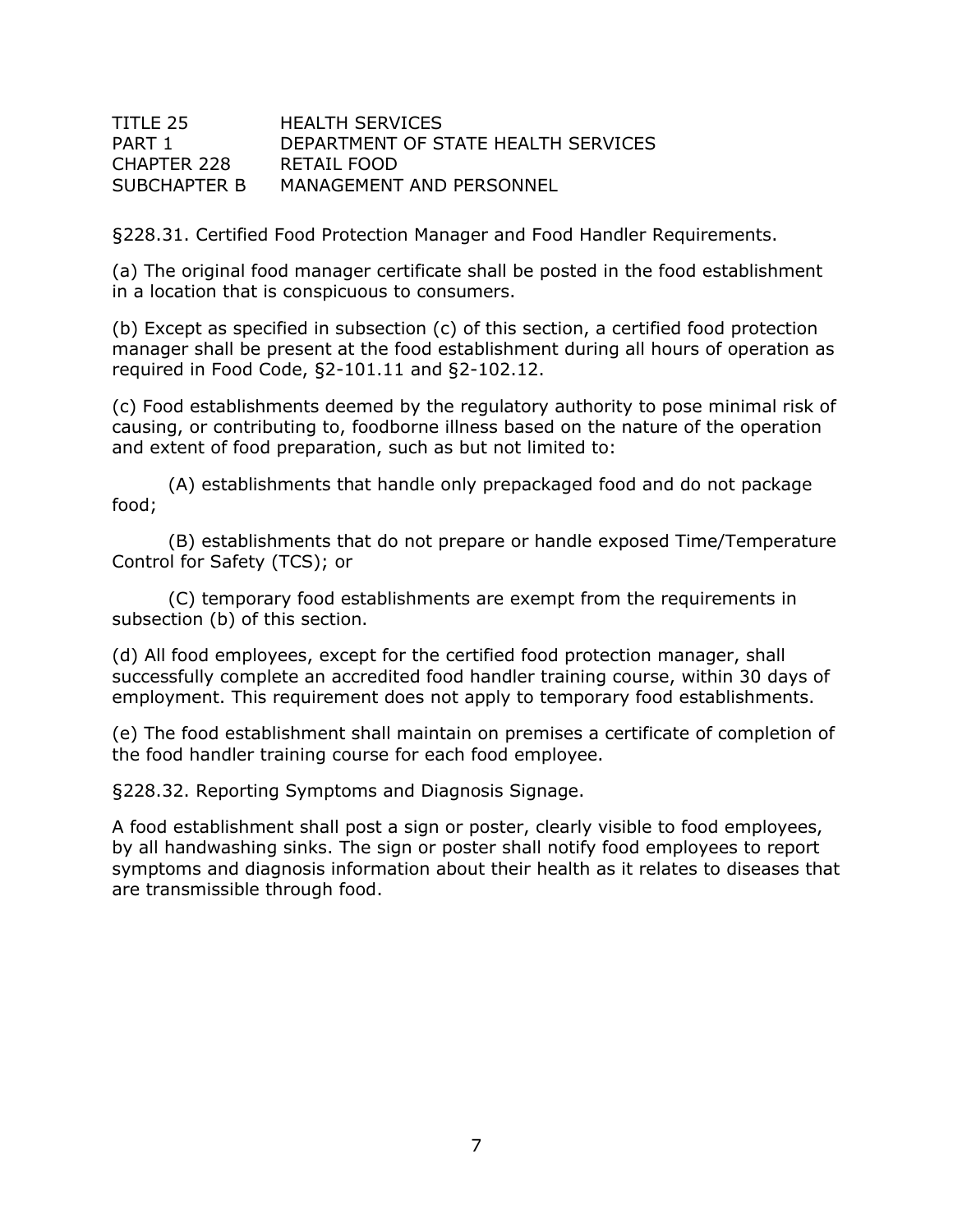| TITLE 25          | <b>HEALTH SERVICES</b>              |
|-------------------|-------------------------------------|
| PART 1            | DEPARTMENT OF STATE HEALTH SERVICES |
| CHAPTER 228       | RETAIL FOOD                         |
| SUBCHAPTER C FOOD |                                     |

§228.61. Approved Sources for Exotic Game Animals.

(a) Exotic animals. If exotic animals are received for sale or service, they shall:

(1) be commercially raised for food; and

(A) raised, slaughtered, processed, and deemed to be "inspected and approved" under an inspection program administered by United States Department of Agriculture (USDA) in accordance with 9 CFR 352, Exotic Animals; Voluntary Inspection; or

(B) raised, slaughtered, processed, and deemed to be "inspected and passed" under a meat and poultry inspection program administered by the department or any other state meat inspection program deemed equal to USDA inspection;

(2) as allowed by law, for exotic animals that are live caught, be slaughtered and processed as required in paragraph  $(1)(A)$  or  $(B)$  of this subsection; and

(3) as allowed by law, for exotic animals that are field dressed:

(A) receive an antemortem and postmortem examination by the appropriate inspection personnel as described in paragraph (1)(A) or (B) of this subsection; and

(B) be transported and processed according to the requirements specified by the appropriate regulatory authority as described in paragraph (1)(A) or (B) of this subsection.

(b) Cooking. Exotic animals shall be cooked to heat all parts of the food to a temperature and for a time that complies with one of the methods for cooking game animals according to Food Code, §3-401.11, and under a voluntary inspection program as specified in subsection(a) of this section.

§228.62. Specifications for Receiving.

#### (a) Temperature.

(1) Grade A pasteurized milk shall be received in refrigerated equipment that maintains an ambient air temperature of seven degrees Celsius (45 degrees Fahrenheit) or less.

(2) Molluscan shellfish shall be received in refrigerated equipment or on ice that maintains a temperature of seven degrees Celsius (45 degrees Fahrenheit) or less, as required in the Texas Molluscan Shellfish Rules, §241.61(a) of this title (relating to Molluscan Shell Stock Temperature Control).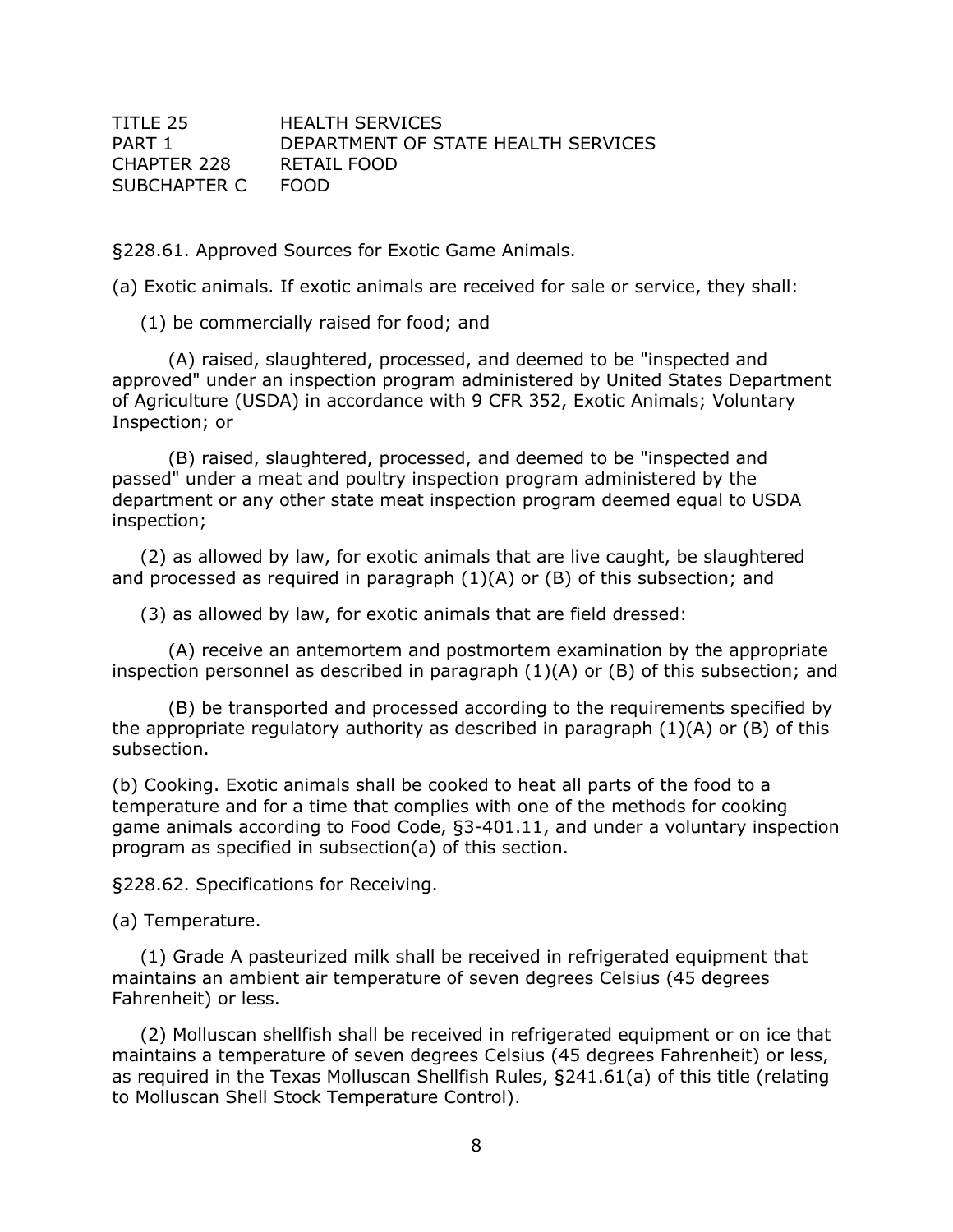(b) Chicken Eggs. Chicken eggs shall be received clean and sound and may not exceed the restricted egg tolerances for U.S. Consumer Grade B as specified in 7 CFR 56, Voluntary Grading of Shell Eggs and United States Standards, Grades, and Weight Classes for Shell Eggs, and 9 CFR 590, Inspection of Eggs and Egg Products.

(c) Frozen milk products. Frozen milk products, such as ice cream, shall be obtained pasteurized in accordance with the Frozen Desserts Manufacturer Licensing Act, Texas Health and Safety Code, Chapter 440, and 21 CFR 135, Frozen Desserts.

(d) Shell stock identification. Shell stock shall be obtained in containers bearing legible source identification tags or labels that are affixed by the harvester or dealer that depurates, ships, or reships the shell stock, as specified in §§241.50 - 241.71 of this title (relating to Molluscan Shellfish).

§228.63. Buffet Notification.

A card, sign, or other effective means of notification shall be displayed to notify consumers that clean tableware is to be used upon return to self-service areas, such as salad bars and buffets as specified in Food Code, §3-304.16.

§228.64. Donation of Foods.

(a) Previous service. Except as specified in paragraphs (1) and (2) of this subsection, foods which have been previously served to a consumer may not be donated.

(1) Packaged time and temperature control for safety foods (TCS foods), such as unopened milk, may be re-served or donated if immediately stored in a cooling bin maintained at five degrees Celsius (41 degrees Fahrenheit) or below.

(2) The following food products may be re-served or donated.

- (A) Packaged non-TCS foods.
- (B) Whole fruit, such as apples or bananas.

(b) Unpackaged and unserved foods. Unpackaged and unserved TCS foods may be donated if:

(1) the temperature of the food is at or below five degrees Celsius (41 degrees Fahrenheit), or an ambient temperature of seven degrees Celsius (45 degrees Fahrenheit) for raw shell eggs, at the time of donation, and is protected from contamination;

(2) the food has been at or above 57 degrees Celsius (135 degrees Fahrenheit) during hot holding and service, and subsequently refrigerated to meet the time and temperature requirements in Food Code, §3-501.14 and §3-501.15, or maintained at proper holding temperatures required in Food Code, §3-501.16;

(3) the donor can substantiate that the food recipient has the facilities to meet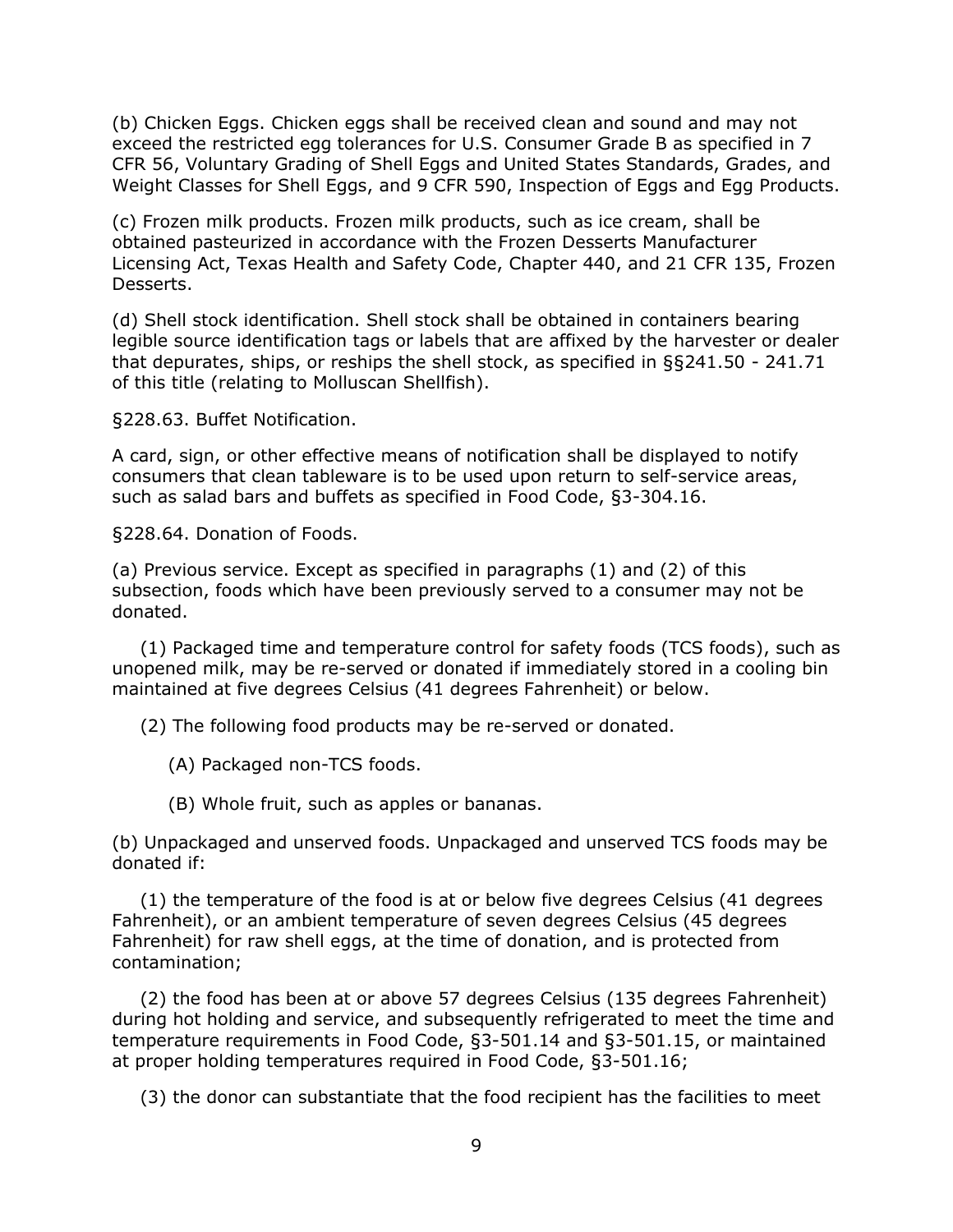the transportation, storage, and reheating requirements of this chapter; and

(4) the food is to be transported by the food recipient directly to a consumer, the recipient only needs to meet the transportation requirements in this chapter, including holding temperatures.

(c) Labeling. Donated foods transported offsite shall be labeled with the name of the food, the source of the food, and the date of preparation.

(d) Shelf life. Donated TCS foods may not exceed the shelf life for leftover foods outlined in this chapter.

(e) Damaged foods. Heavily rim or seam-dented canned foods, or packaged foods without the manufacturer's complete labeling shall not be donated.

(f) Distressed foods.

(1) Foods which are considered distressed, such as foods which have been subjected to fire, flooding, excessive heat, smoke, radiation, other environmental contamination, or prolonged storage shall not be directly donated for consumption by the consumer.

(2) Such foods in paragraph (1) of this subsection may be sold or donated to a licensed food salvage establishment if permitted under the provisions of the Texas Health and Safety Code, Chapter 432.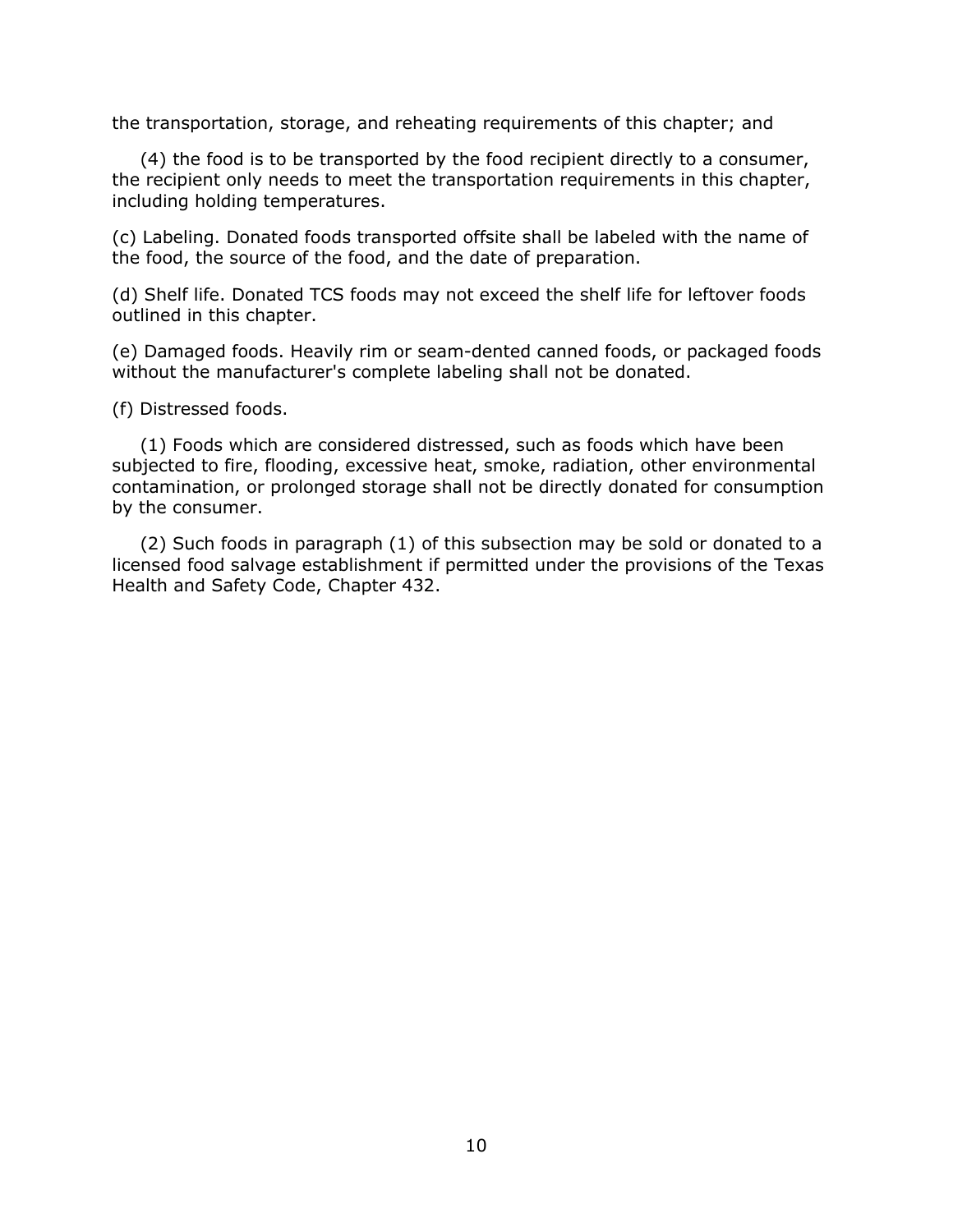| TITLE 25     | <b>HEALTH SERVICES</b>              |
|--------------|-------------------------------------|
| PART 1       | DEPARTMENT OF STATE HEALTH SERVICES |
| CHAPTER 228  | RETAIL FOOD                         |
| SUBCHAPTER E | WATER, PLUMBING, AND WASTE          |

§228.141. Source.

A water source obtained from other than a community public water system shall be sampled and analyzed in accordance with the requirements found in 30 TAC Chapter 290, Subchapter F (relating to Drinking Water Standards Governing Drinking Water Quality and Reporting Requirements for Public Water Systems), concerning transient noncommunity water systems.

§228.142. Water Quality Standards.

(a) Public and private water systems.

(1) Water from a public water system shall meet 40 CFR 141 - National Primary Drinking Water Regulations, state drinking water quality standards in accordance with 30 TAC §§290.38 - 290.47 (relating to Rules and Regulations for Public Water Systems), and 30 TAC §§290.101 - 290.114, 290.117 - 290.119, 290.121, and 290.122 (relating to Drinking Water Standards Governing Drinking Water Quality and Reporting Requirements for Public Water Systems); and

(2) Water from a nonpublic water system shall meet the requirements of 30 TAC Chapter 290, Subchapter F (relating to Drinking Water Standards Governing Drinking Water Quality and Reporting Requirements for Public Water Systems), pertaining to transient noncommunity water systems.

(b) Sampling. Water from a nonpublic water system shall be sampled and tested according to 30 TAC Chapter 290, Subchapter F, concerning transient noncommunity water systems, except nondrinking water.

(c) Sample report. The most recent sample report for the nonpublic water system shall be retained on file in the food establishment, or the report shall be maintained as specified in 30 TAC Chapter 290, Subchapter F, concerning transient noncommunity water systems.

§228.143. Water Distribution, Delivery, and Retention Systems.

Nonpublic water mains, water pumps, pipes, hoses, connections, and other appurtenances shall meet the requirements of 30 TAC Chapter 290, Subchapter F (relating to Drinking Water Standards Governing Drinking Water Quality and Reporting Requirements for Public Water Systems), concerning transient noncommunity water systems.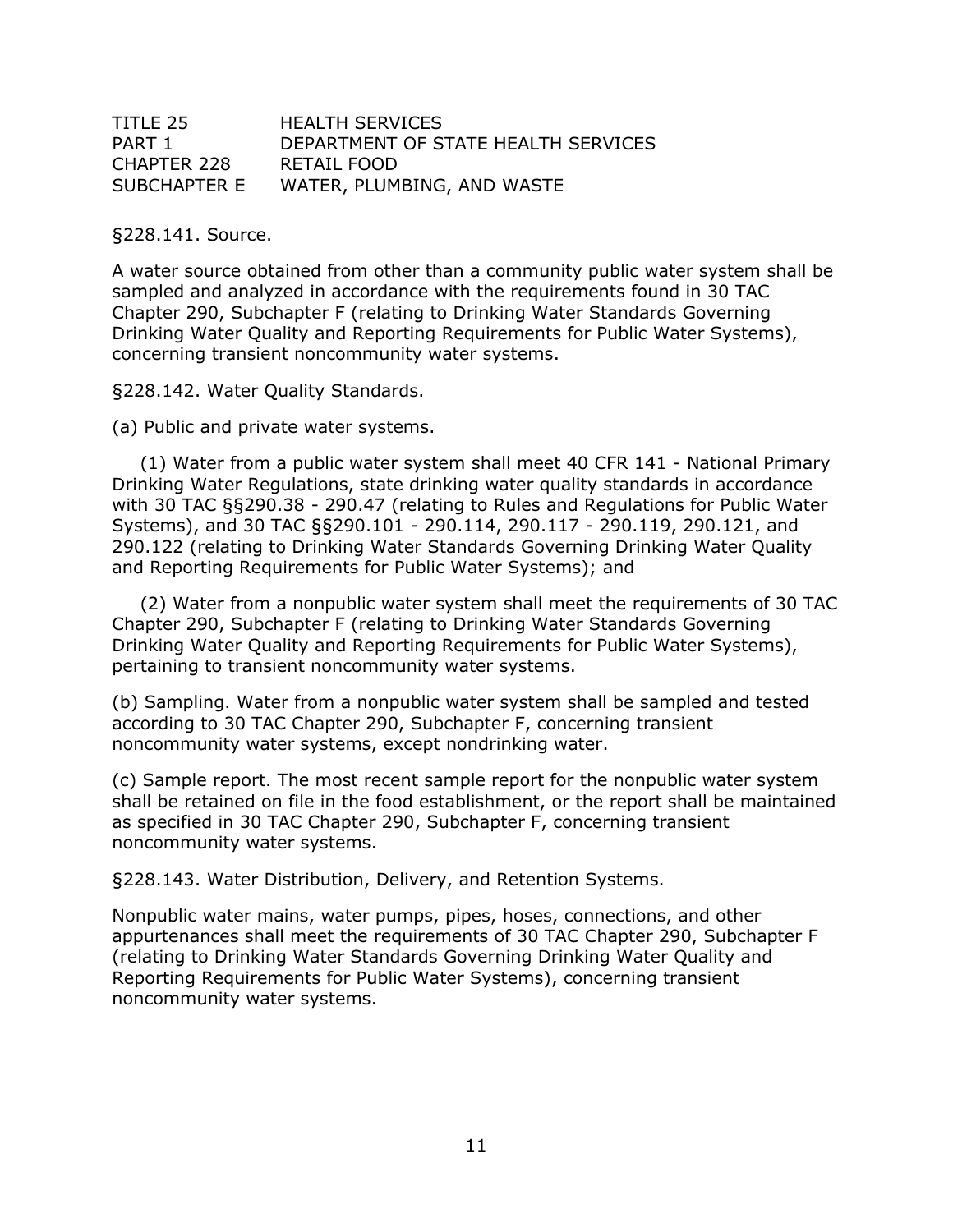#### TITLE 25 HEALTH SERVICES PART 1 DEPARTMENT OF STATE HEALTH SERVICES CHAPTER 228 RETAIL FOOD SUBCHAPTER F PHYSICAL FACILITIES

§228.171. Wall and Ceiling Coverings and Coatings.

(a) Walls including non-supporting partitions, wall covering and ceilings of the walkin refrigeration units, food preparation areas, equipment and utensil washing areas, toilet rooms and vestibules should be light in color or meet the requirements and approval of the regulatory authority.

(b) Darker-colored coverings for the items listed in subsection (a) of this section may require additional lighting, as specified in Food Code, §6-303.11, or meet the requirements set by the regulatory authority, to allow cleaning of the surface.

§228.172. Dogs in Outdoor Dining Areas of a Food Establishment.

Dogs may be allowed in outdoor dining areas of a food establishment if:

(1) the establishment posts a sign in a conspicuous location in the area stating that dogs are allowed;

(2) the customer and dog access the area directly from the exterior of the establishment;

(3) the dog does not enter the interior of the establishment;

(4) the customer keeps the dog on a leash and controls the dog;

(5) the customer does not allow the dog on a seat, table, countertop, or similar surface; and

(6) in the area, the establishment does not:

(A) prepare food; or

(B) permit open food other than food that is being served to a customer; and

(7) the requirements specified in this section do not apply to service animals or service animals in training.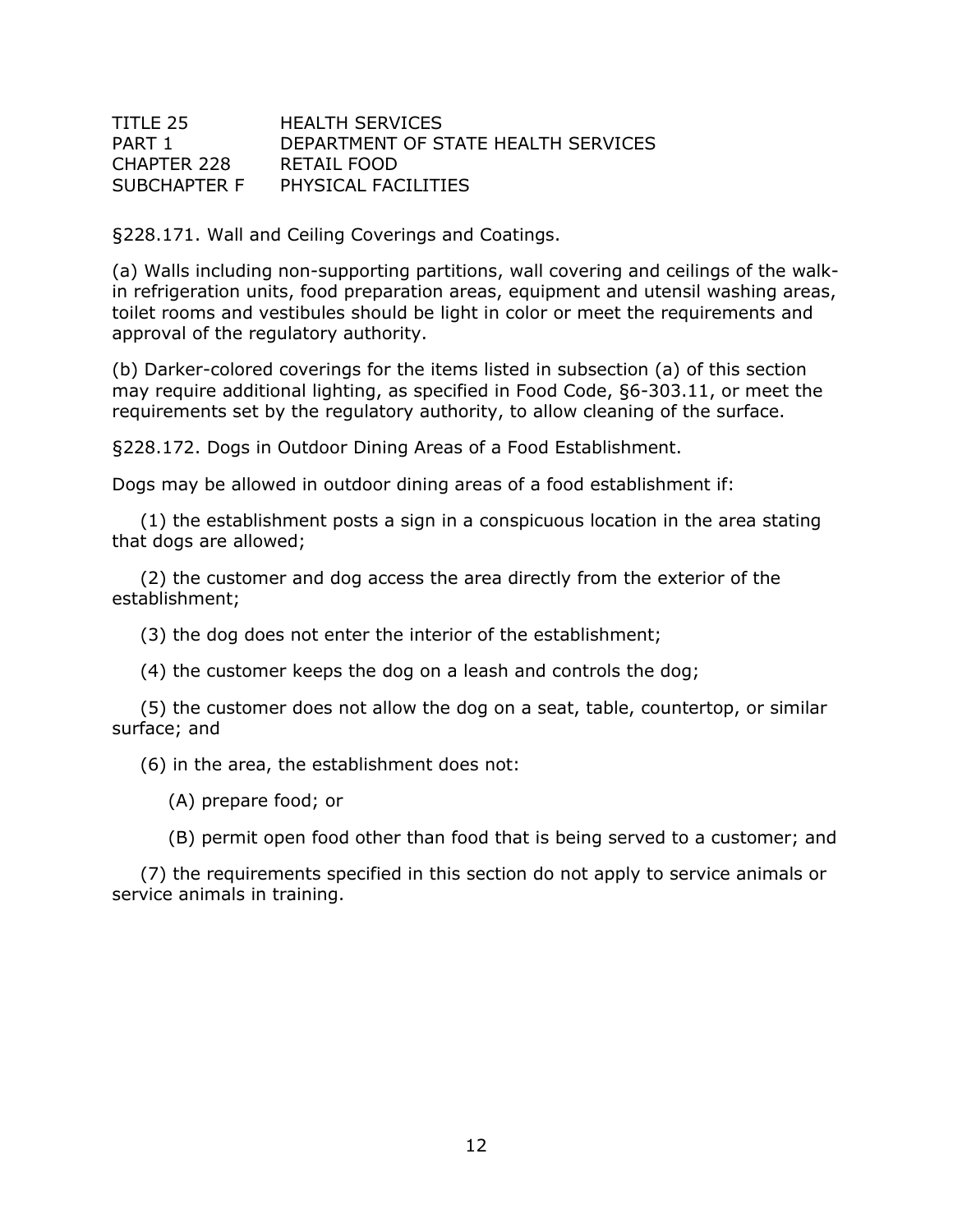### TITLE 25 HEALTH SERVICES PART 1 DEPARTMENT OF STATE HEALTH SERVICES<br>CHAPTER 228 RETAIL FOOD CHAPTER 228<br>SUBCHAPTER G POISONOUS OR TOXIC MATERIALS

§228.211. First Aid Supplies, Availability.

A first aid kit shall be provided in all food establishments.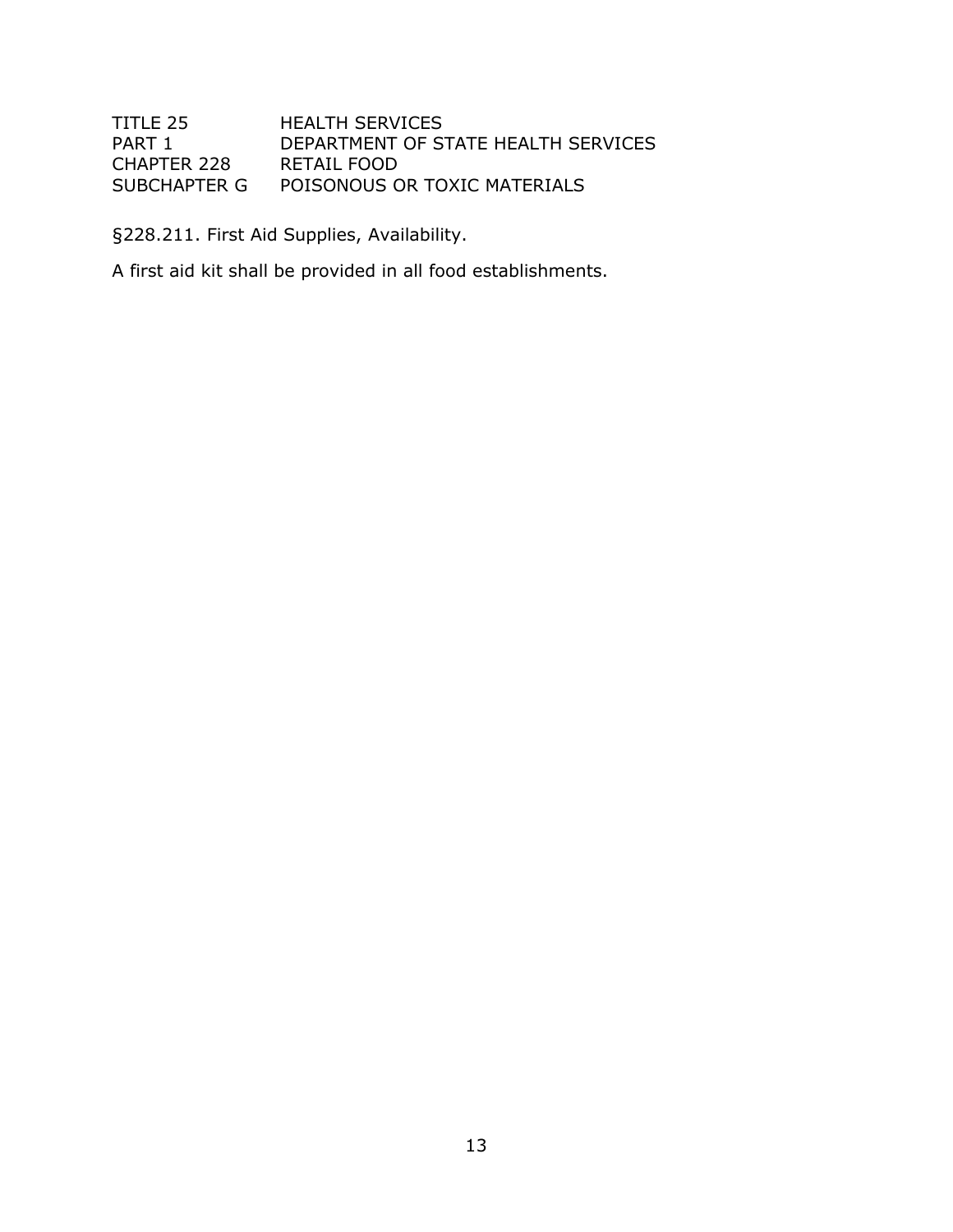| TITLE 25     | <b>HEALTH SERVICES</b>                            |
|--------------|---------------------------------------------------|
| PART 1       | DEPARTMENT OF STATE HEALTH SERVICES               |
| CHAPTER 228  | RETAIL FOOD                                       |
| SUBCHAPTER H | REQUIREMENTS APPLICABLE TO CERTAIN ESTABLISHMENTS |

§228.221. Mobile Food Units.

(a) Mobile food unit provisions.

(1) General. Except as otherwise provided in this paragraph and in paragraph (2) of this subsection, the regulatory authority:

(A) may impose additional requirements to protect against health hazards related to the conduct of the food establishment as a mobile operation;

(B) may prohibit the sale of some or all time and temperature control for safety foods (TCS foods); and

(C) when no health hazard will result, may waive or modify requirements of this section relating to physical facilities, except those requirements as specified in paragraphs (7) – (9) of this subsection, subsection  $(c)(1)(A)$  - (E) of this section, and Food Code, Subparts 3-401, 3-402, 3-403, 3-404, and 3-501.

(2) Restricted operation. A mobile food unit (MFU) that serves only food that is prepared, packaged in individual servings, transported and stored under conditions meeting the requirements of this chapter, or beverages that are non-time and temperature control for safety food and are dispensed from covered urns or other protected equipment, need not comply with the requirements of this chapter, relating to the necessity of water and sewage systems nor to those requirements, relating to the cleaning and sanitization of equipment and utensils if the required equipment for cleaning and sanitization exists at its central preparation facility.

(3) Readily movable.

(A) The regulatory authority prohibits alteration, removal, attachments, additions, placement, or change in, under, or upon the MFU that prevents or otherwise reduces ready mobility.

(B) A regulatory authority may require an MFU to come, on an annual basis or as often as required, to a location designated by the regulatory authority as proof that the MFU is readily moveable.

(4) Initial Permitting Inspection. The regulatory authority requires an MFU to come to a location designated by the regulatory authority. The mobile unit must be totally operable at time of inspection, including handwash facilities, warewash facilities, refrigeration, and wastewater disposal. Required documentation to have available includes:

(A) Certified Food Protection Manager Certification.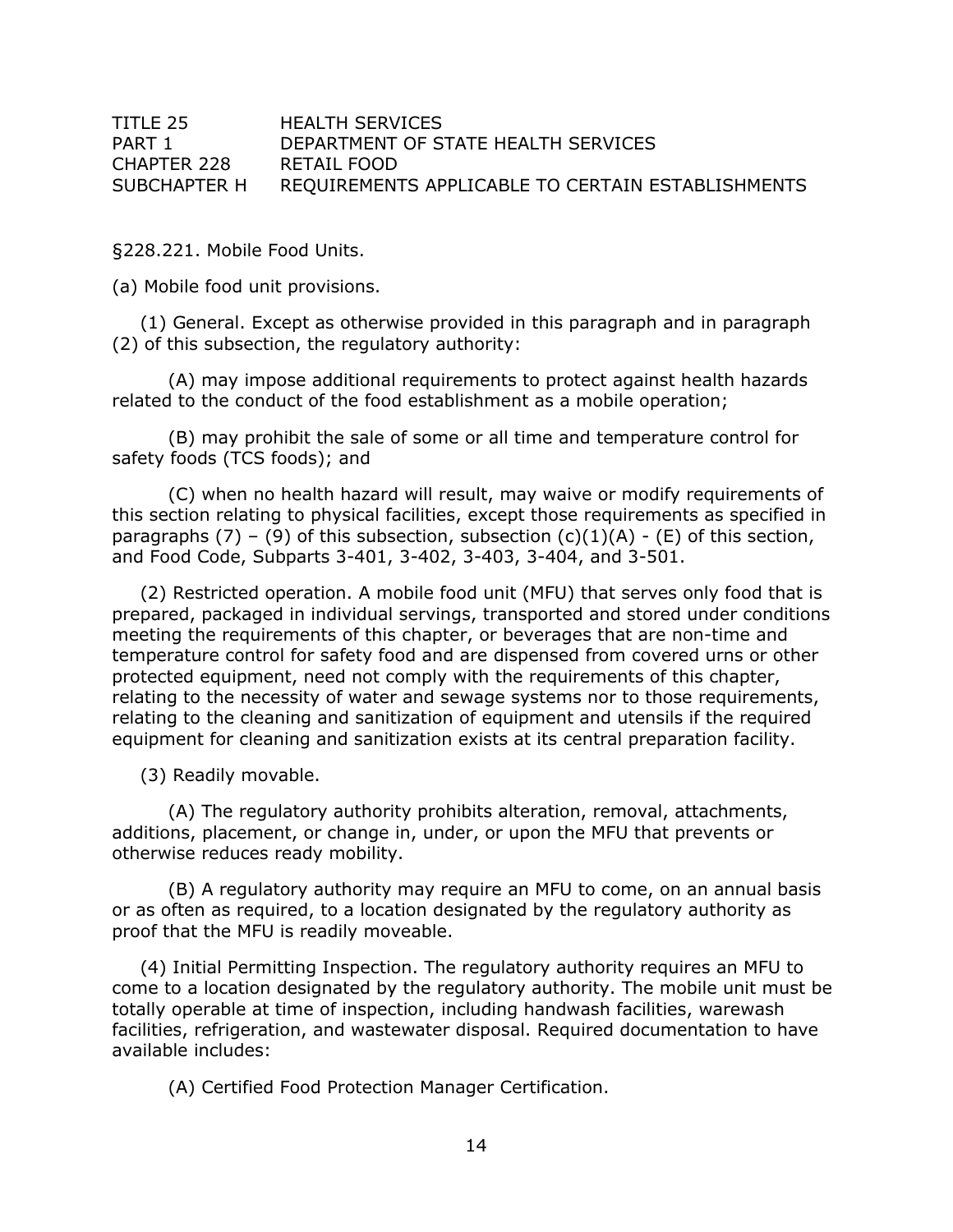(B) Central Preparation Facility Authorization (if required). A signed letter of authorization is required, to verify facility use, if the central preparation facility is not owned by the mobile unit operator.

(C) Central Preparation Facility Inspection Report. A copy of the most current health inspection of the central preparation facility must be maintained on the mobile unit at all times.

(D) Servicing Area Authorization. A signed letter of authorization may be required by the requlatory authority to verify service area use, if the servicing area is not owned by the mobile unit operator.

(E) Menu. A menu of all food items to be sold.

(5) Single-service articles. An MFU shall provide only single service articles for use by the consumer.

(6) Equipment, numbers, and capacities.

(A) Cooling, heating, and holding capacities. Equipment for cooling and heating food, and holding cold and hot food, shall be sufficient in number and capacity to provide food temperatures as specified under Food Code, Chapter 3 - Food.

(B) Manual warewashing, sink compartment requirements.

(i) A sink with at least three compartments shall be provided for manually washing, rinsing, and sanitizing equipment and utensils as specified in Food Code, Paragraph 4-301.12(A).

(ii) Sink compartments shall be large enough to accommodate immersion of the largest equipment and utensils as specified in Food Code, Paragraph 4- 301.12(B).

(C) At least one handwashing sink shall be available for convenient use by employees and properly provisioned in accordance with Food Code, §6-301.11-12.

(7) Mobile water system materials, design, and operation. MFU water systems shall meet the requirements of Food Code, Part 5-3.

(8) MFU drinking water tank shall meet the requirements of Food Code, §5- 303.13.

(A) Fill hose and water holding tank shall be labeled as "Potable Water."

(B) Drinking water in an MFU holding tank shall be tested for contamination by sampling upon request by the regulatory authority.

(9) Sewage and other liquid waste.

(A) If liquid waste results from operation of an MFU, the waste shall be stored in a permanently installed retention tank for waste retention.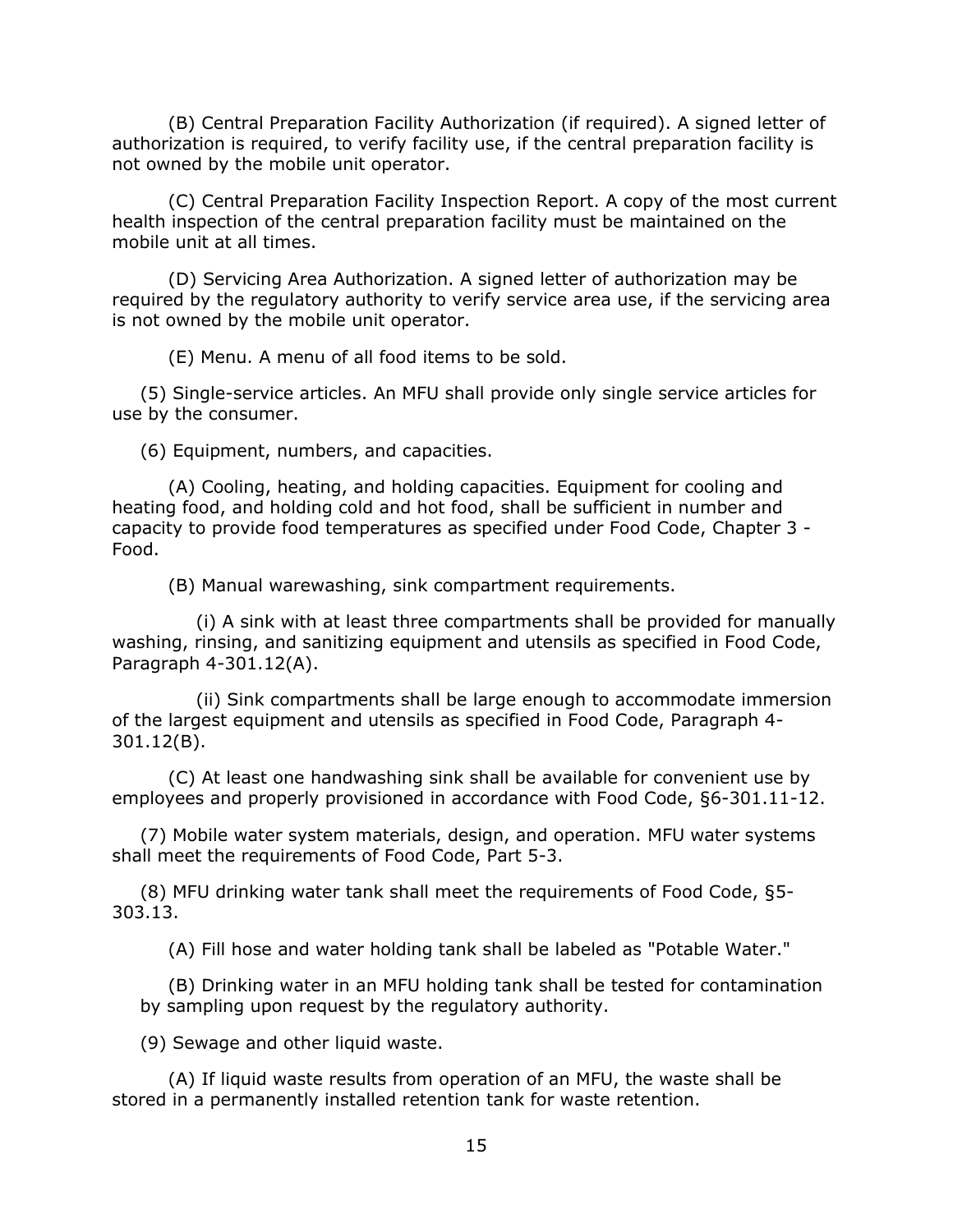(B) A leak-proof sewage holding tank in an MFU shall meet the requirements of Food Code, §5-401.11 for capacity and drainage.

(C) All connections on the vehicle for servicing the MFU waste disposal facilities shall be of a different size or type than those used for supplying potable water to the MFU.

(D) Discharge liquid waste shall not be discharged from the retention tank while the MFU is in motion.

(E) Flushing a waste retention tank shall meet the requirements of Food Code, §5-402.15.

(F) Removing MFU wastes shall meet the requirements of Food Code, §5- 402.14.

(G) Liquid waste holding tank shall be labeled as "waste water."

(10) MFU water and wastewater exemption.

(A) A roadside vendor that sells only prepackaged food is exempt from the requirements of this chapter relating to water and wastewater.

(B) An MFU that prepares food requiring no water for operations and no hand contact with food is exempt from the requirements of this chapter relating to water and wastewater if the required cleaning and sanitization equipment exists at its central preparation facility. Chemically treated towelettes for handwashing may be used as specified in Food Code, Paragraph 5-203.11(C).

(11) Toilet rooms, convenience and accessibility. Toilet rooms shall be conveniently located and accessible to employees during all hours of operation.

(b) Central preparation facility.

(1) Supplies, cleaning, and servicing operations. An MFU shall operate from a central preparation facility or other fixed food establishment and shall report to such location daily for supplies, cleaning, and servicing operations.

(2) Construction. The central preparation facility or other fixed food establishment, used as a base of operation for an MFU, shall be constructed and operated in compliance with the requirements of Food Code, Chapter 6 – Physical Facilities.

(c) Outdoor servicing area and operations.

(1) Protection.

(A) An MFU servicing area shall include at least overhead protection for any supplying, cleaning, or servicing operation. Those areas used only for the loading of water or the discharge of sewage and other liquid waste, through the use of a closed system of hoses, need not be provided with overhead protection.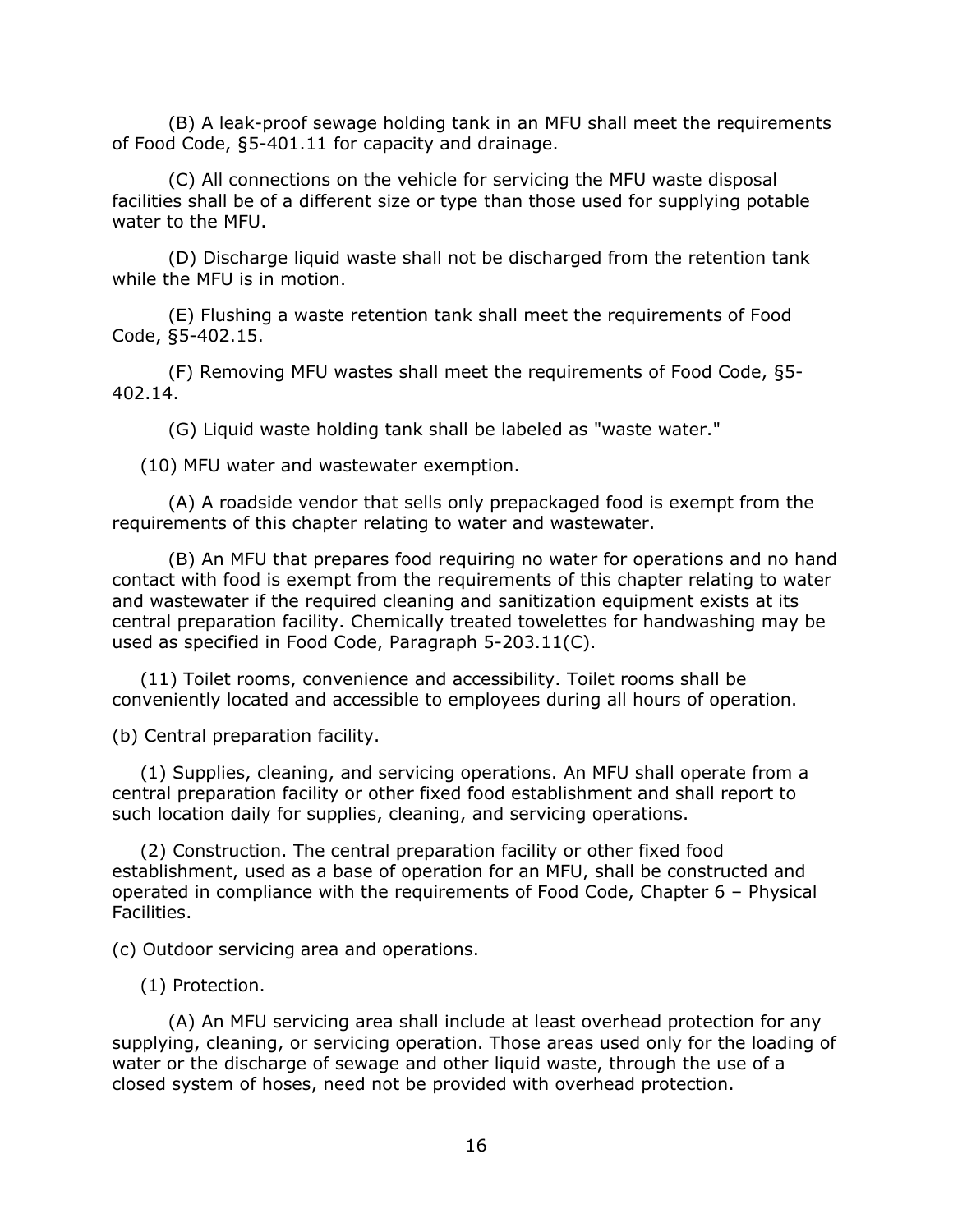(B) Within the servicing area, the location provided for the flushing and drainage of liquid wastes shall be separate from the location provided for potable water servicing and for the loading and unloading of food and related supplies.

(C) A servicing area will not be required where only packaged food is placed on the MFU or where an MFU does not contain waste retention tanks.

(D) The surface of the servicing area shall be constructed of a smooth nonabsorbent material, such as concrete or machine-laid asphalt and shall be maintained in good repair, kept clean, and be graded to drain.

(E) Potable water servicing equipment shall be installed in the servicing area according to the Plumbing Code and shall be stored and handled in a way that protects the water and equipment from contamination.

(2) Construction exemption. The construction of the walls and ceilings of the servicing area is exempted from the provisions of Food Code, §6-201.11.

§228.222. Temporary Food Establishments.

(a) General. The regulatory authority may impose additional requirements to protect against health hazards related to the conduct of the temporary food establishment, may prohibit the sale of some or all time and temperature control for safety foods (TCS foods), and when no health hazard will result, such as children's neighborhood beverage stands, may waive or modify requirements of this chapter.

(1) Foods that are not prepared on-site or that require extensive preparation or cooking must be prepared at a licensed food establishment.

(2) Each temporary establishment may be required by the regulatory authority to have at least one person on-site who has a minimum of an accredited food handler certification.

(b) Food temperatures. All food temperature requirements shall be met as contained in Food Code, Subparts 3-202, 3-401-403, and 3-501, §228.62 of this chapter (relating to Specifications for Receiving), and §228.64 of this chapter (relating to Donation of Foods).

(c) Ice. Ice that is consumed or that contacts food shall have been made under conditions meeting the requirements of Food Code, Chapter 3 - Food. The ice shall be obtained only in blocked, chipped, crushed, or cubed form and in single-use safe plastic or wet-strength paper bags filled and sealed at the point of manufacture. Ice for consumption shall be held in the bags until it is dispensed and be dispensed in a way that protects it from contamination.

(d) Equipment and utensils.

(1) Design and construction. Equipment and utensils shall be designed and constructed to be durable and to retain their characteristic qualities under normal use conditions.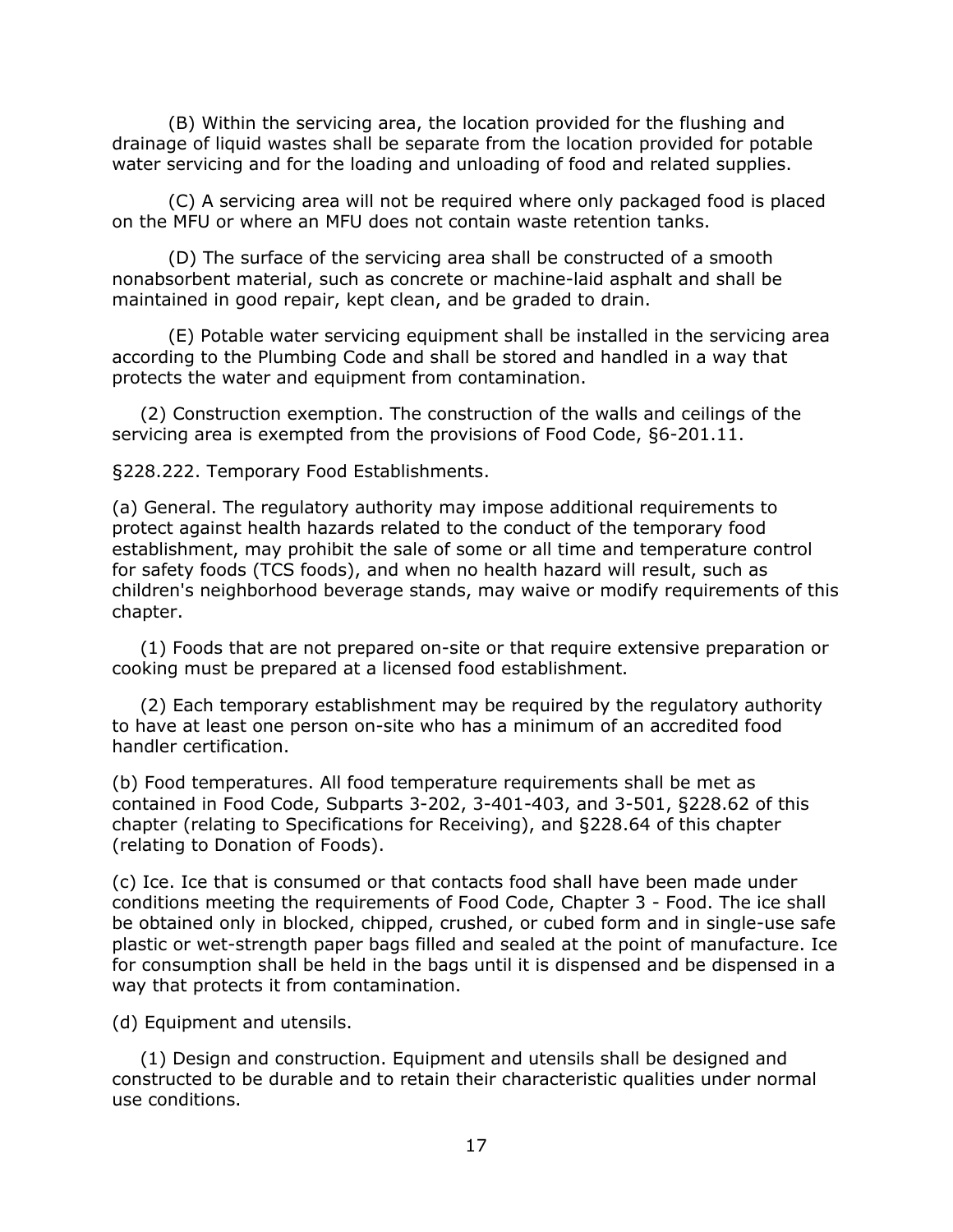(2) Location and installation. Equipment shall be located and installed and cleaned in a way that prevents food contamination and that also facilitates cleaning of the temporary food establishment.

(3) Hot and cold holding equipment. Equipment for cooling or heating food and holding cold or hot food shall be adequate in number and capacity to provide food temperatures as specified in Food Code, Subparts 3-401-403 and 3-501.

(4) Protection from contamination. Food-contact surfaces of equipment shall be protected from contamination by consumers and other sources. Where necessary to prevent contamination, effective shields for such equipment shall be provided.

(5) Alternative manual warewashing. Alternative manual warewashing equipment, such as receptacles that substitute for the compartments of a threecompartment sink, may be used when there are special cleaning needs or constraints and the regulatory authority has approved the use of alternative equipment. Each compartment shall be large enough to immerse the largest piece of equipment that will be used. A means to heat water must also be provided.

(e) Single-service articles. A temporary food establishment shall provide only single-service articles for use by the consumer.

(f) Water.

(1) Water from an approved source shall be made available in a temporary food establishment for food preparation, handwashing, and for cleaning and sanitizing utensils and equipment.

(2) Water does not need to be under pressure but shall come from approved sources which include:

- (A) commercially bottled drinking water;
- (B) closed portable water containers;
- (C) enclosed vehicular water tanks;
- (D) on-premise water storage tanks; or
- (E) piping, tubing or hoses connected to an approved source.

(g) Wet storage. Packaged food may not be stored in direct contact with ice or water if the food is subject to the entry of water because of the nature of its packaging, wrapping, or container or its positioning in the ice or water.

(h) Sewage. All waste water and sewage generated from the temporary food establishment shall be disposed of through an approved sanitary sewage system that is:

(1) a public sewage system; or

(2) an individual sewage disposal system that is sized, constructed, maintained,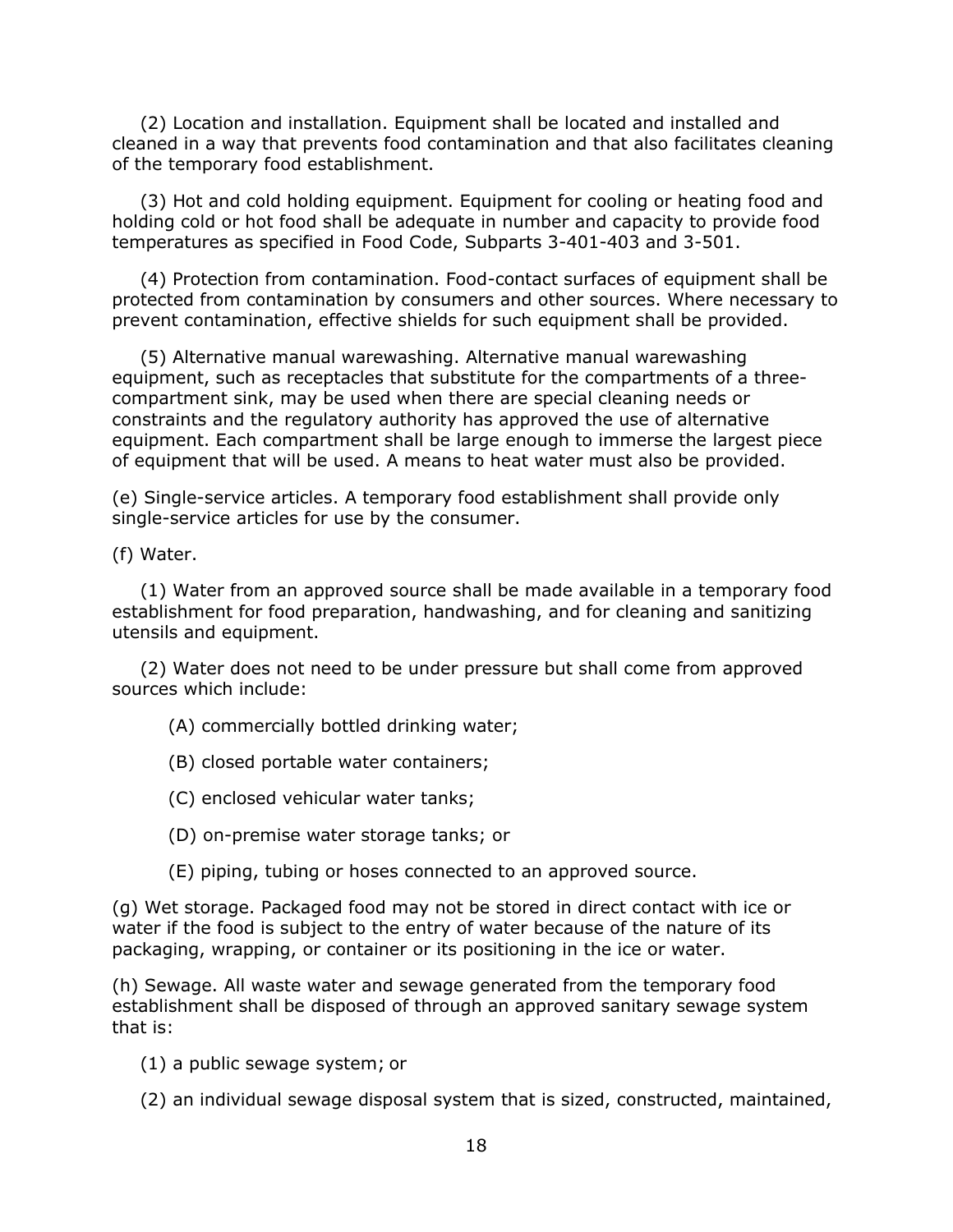and operated according to 30 TAC Chapter 285 (relating to On-Site Sewage Facilities).

(i) Handwashing. Handwashing facilities shall include a container with a spigot that provides potable, clean, warm water; a wastewater container; soap; disposable towels; and a waste receptacle. Handwashing facilities are not required if the only food items offered are commercially pre-packaged foods that are dispensed in their original containers.

(j) Floors. If graded to drain, a floor may be concrete, machine-laid asphalt, dirt, or gravel covered with mats, ply-wood, removable platforms, duckboards if covered with mats, or other suitable materials approved by the regulatory authority, such as tarps, that effectively control dust and mud.

(k) Ceilings and outer openings of food preparation areas.

(1) Walls and Ceilings. Walls and ceilings shall be made of wood, canvas, or other materials that protect the interior of the establishment from the weather, windblown dust, birds, and debris.

(2) Outer openings. The outer openings shall be protected against entry of insects and rodents by:

(A) 16 mesh to 25.4 millimeters (16 mesh to 1 inch) screens;

(B) properly designed and installed air curtains; or

(C) other effective means.

(3) Exclusion provision. Paragraph (2) of this subsection does not apply if flying insects and other pests are absent due to the location of the temporary food establishment or other limiting conditions.

§228.223. Bed and Breakfast.

(a) General.

(1) A bed and breakfast extended, in addition to licensing with the applicable regulatory authority, shall comply with the minimum requirements of this section if the establishment:

(A) has more than seven rooms for rent; or

(B) provides food service other than breakfast to overnight guests.

(2) A bed and breakfast food establishment that provides food service to customers in addition to its overnight guests must comply with the rules and regulations applicable to retail food establishments, including licensing with the applicable regulatory authority.

(3) A bed and breakfast limited: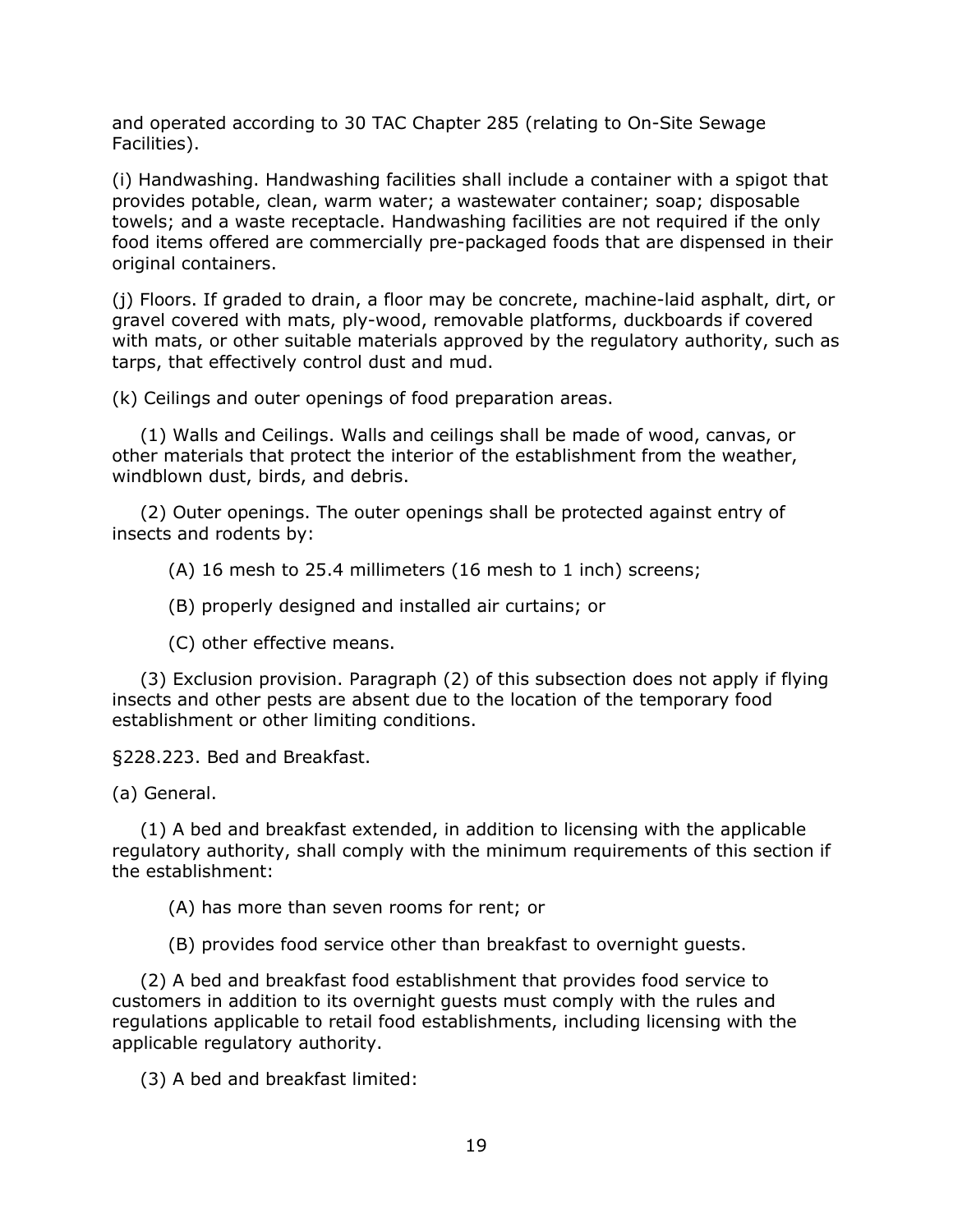(A) has seven or fewer rooms for rent;

(B) serves only breakfast to overnight guests;

(C) is not a retail food establishment; and

(D) complies with subsection (b) of this section.

(b) Certified food protection manager. The owner or manager shall successfully complete a food manager's certification course accredited by this department.

(c) Food supplies. Food shall be obtained from approved sources in accordance with Food Code, Subpart 3-201, §228.61 of this chapter (relating to Approved Sources for Exotic Game Animals), and §228.62 of this chapter (relating to Specifications for Receiving) and shall be in sound condition and be safe for human consumption.

(d) Food preparation and protection.

(1) Food preparation and protection. Food shall be prepared and protected in accordance with Food Code, Chapter 3 - Food.

(2) Temperature requirements. All food temperature requirements shall be met as contained in Food Code, Subparts 3-202, 3-401-403, and 3-501, §228.62 of this chapter, and §228.64 of this chapter (relating to Donation of Foods).

(e) Cleaning and sanitizing.

(1) Manual. A three-compartment sink shall be used if washing, rinsing, and sanitizing of utensils and equipment is done manually; or a two-compartment sink may be utilized if single service tableware is provided, and if an approved detergent sanitizer is used.

(2) Mechanical. Cleaning and sanitizing may be done by spray-type or immersion dishwashing machines or by any other type of machine or device if it is demonstrated that it thoroughly cleans and sanitizes equipment and utensils either by chemical or mechanical sanitization.

(f) Personal hygiene. Employees shall conform to good hygienic practices as required in in Food Code, Subparts 2-301-304 and 2-401-402.

(g) Employee restrooms. A restroom shall be available for use by employees.

(h) Equipment and utensil design and construction. All equipment and utensils shall be constructed of safe materials and maintained in good repair.

(i) Handwash sinks.

(1) Location. An accessible and conveniently located handwash sink shall be provided in or immediately adjacent to food preparation areas and restrooms.

(2) Intended use. Handwash sinks shall be used for no other purpose other than handwashing.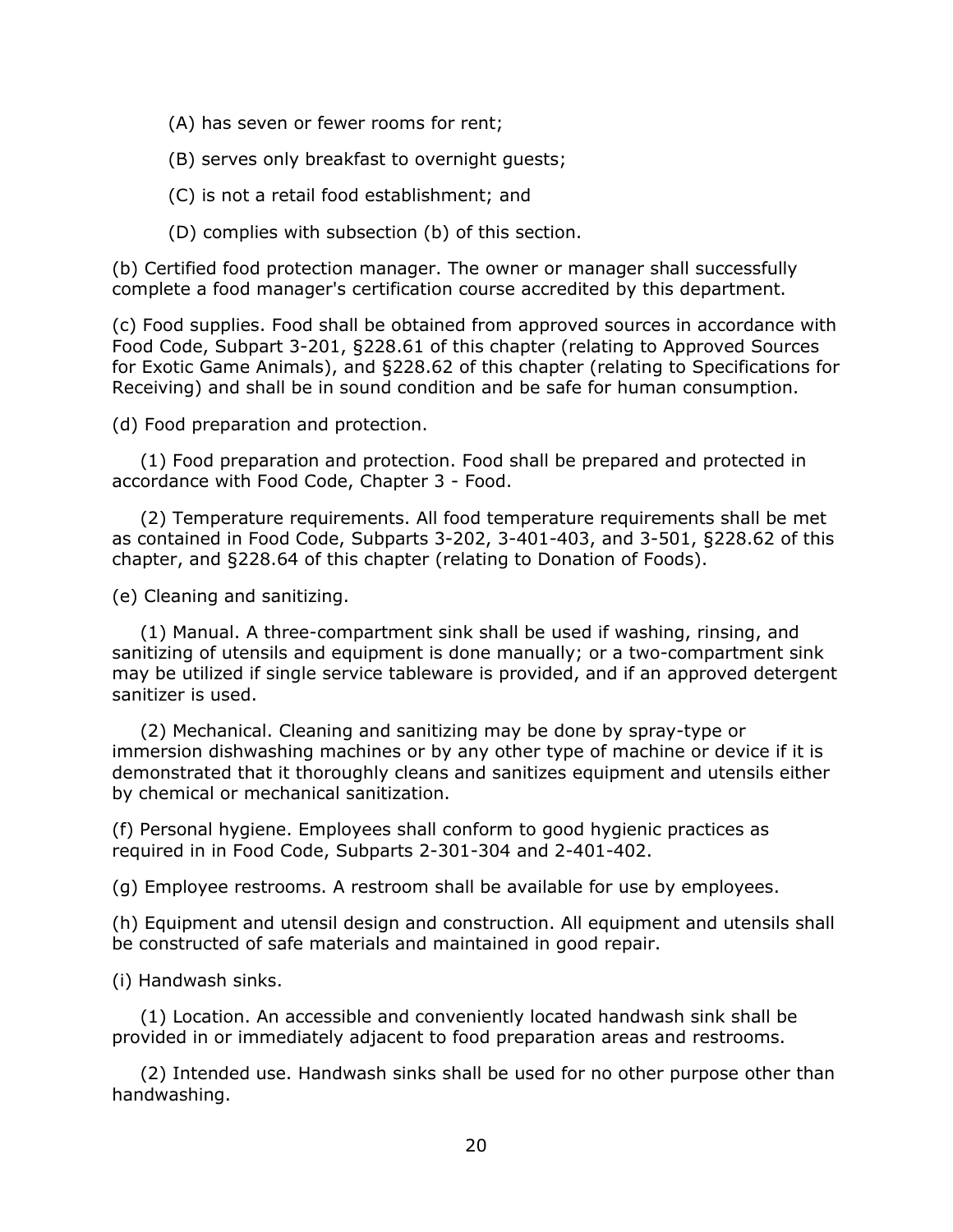(j) Food-contact surfaces. All food contact surfaces, counters, or work surfaces in the bed and breakfast establishment shall be smooth, non-absorbent and easily cleanable.

(k) Insect proof/rodent proof.

(1) Construction. Food service preparation and storage areas shall be constructed and maintained to prevent the entry of pests and other vermin.

(2) Chemical control. Pesticides and rodenticides shall be applied in accordance with Food Code, Subpart 7-206.

(l) Equipment. Equipment shall be provided to maintain time and temperature control for safety foods (TCS foods) at the temperatures required in accordance with Food Code, Chapter 3 - Food.

(m) Garbage receptacles. Impervious receptacles shall be provided for storage of garbage and refuse.

(n) Sewage. Sewage shall be disposed through an approved facility that is:

(1) a public sewage system; or

(2) an individual sewage disposal system that is sized, constructed, maintained, and operated according to law in 30 TAC Chapter 285 (relating to On-Site Sewage Facilities).

(o) Water supply. Hot and cold water under pressure shall be provided and shall be from an approved source that meets the standards in accordance with:

(1) state drinking water quality standards in accordance with 30 TAC §§290.38 - 290.47 (relating to Rules and Regulations for Public Water Systems), and 30 TAC §§290.101 - 290.114, 290.117 - 290.119, 290.121, and 290.122 (relating to Drinking Water Standards Governing Drinking Water Quality and Reporting Requirements for Public Water Systems); or

(2) private water system standards as provided in 30 TAC Chapter 290, Subchapter F (relating to Drinking Water Standards Governing Drinking Water Quality and Reporting Requirements for Public Water Systems), concerning transient noncommunity water systems.

§228.224. Outfitter Operations.

(a) General. Requirements in this section are specific for outfitter operations. The regulatory authority may impose additional requirements to protect against health hazards that may be specific to these operations.

(b) Food supplies. Food supplies, including ice, shall be obtained from approved sources described in Food Code, §3-201.11-17 (relating to Sources), §228.61 of this chapter (relating to Approved Sources for Exotic Game Animals), and §228.62 of this chapter (relating to Specifications for Receiving). No home-prepared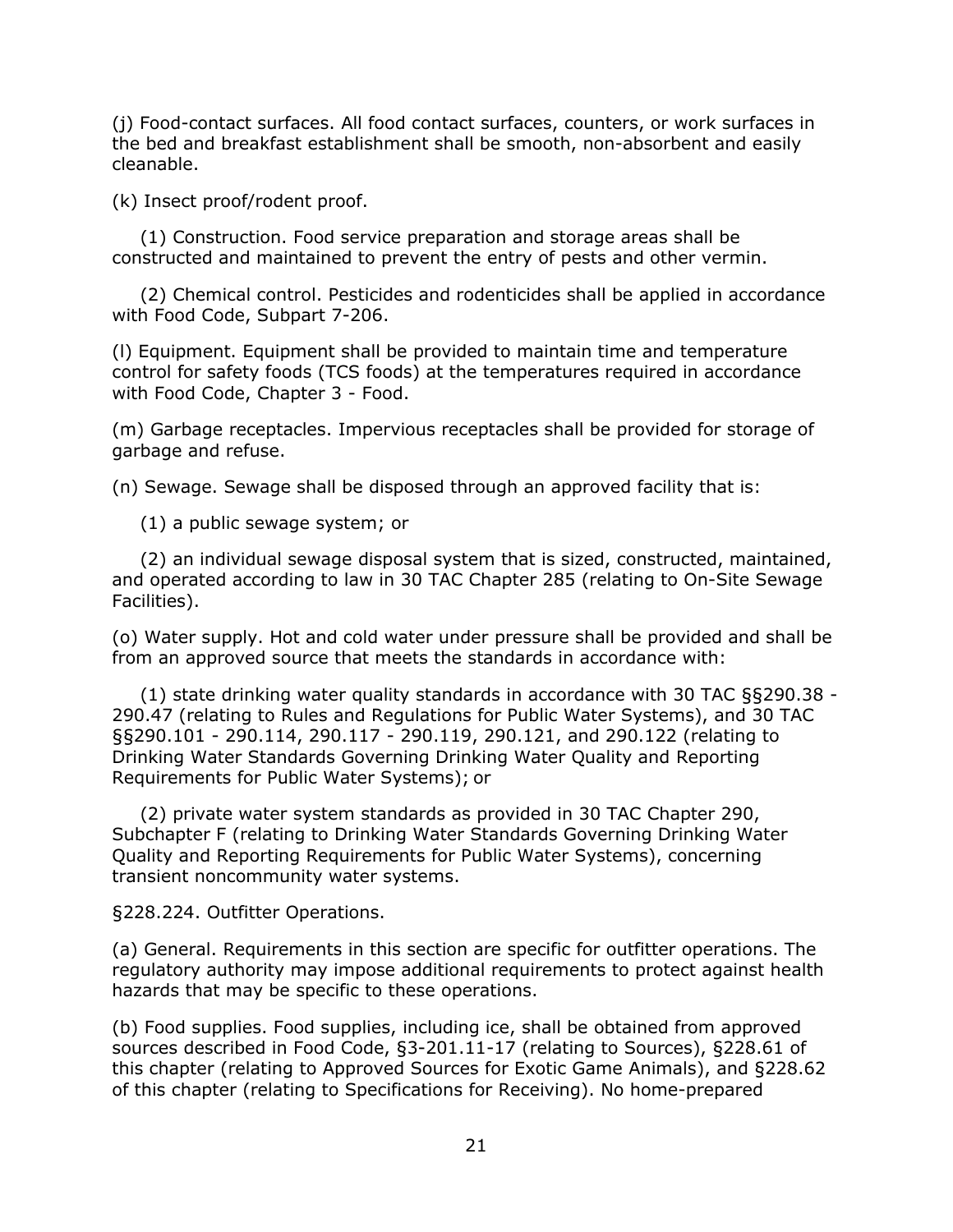products shall be offered.

(c) Food temperatures. All food temperature requirements shall be met as contained in Food Code, Subparts 3-202, 3-401-403, and 3-501, §228.62 of this chapter, and §228.64 of this chapter (relating to Donation of Foods).

(d) Food preparation and protection for excursions.

(1) Except for paragraphs (2) - (4) of this subsection, all food shall be prepared and protected in central preparation facility and meet requirements contained in Food Code, Chapter 3 - Food.

(2) Only commercially prepackaged ready-to-eat foods or ready-to-eat foods that have been prepared and packaged with no cooking at a central preparation facility may be served.

(3) Raw time and temperature control for safety foods (TCS foods) may be cooked on-site if cooked and immediately served.

(4) All food must be stored to protect from contamination in accordance with Food Code, Chapter 3 - Food.

(5) TCS foods that require complex preparation must be served within the first 24 hours of the excursion departure time.

(6) Leftovers. Leftover food shall not be re-heated or re-served.

(e) Warewashing.

(1) Alternative manual warewashing equipment, such as receptacles that substitute for the compartments of a multi-compartment sink, may be used for washing and sanitizing utensils when approved by the regulatory authority.

(2) An outfitter operation without effective facilities for cleaning and sanitizing tableware shall only provide single-service articles for use by food employees and consumers.

(f) Ice usage.

(1) Ice that is used for cooling food may not be used for human consumption.

(2) Ice used for human consumption must be stored in a clean sanitized container that is properly constructed and maintained in good repair.

(g) Potable water.

(1) Potable water shall be used on excursions for human consumption, food preparation, handwashing, and for cleaning and sanitizing utensils and equipment.

(2) Potable water must be stored in a clean sanitized container that is easily cleanable and good condition.

(h) Handwashing.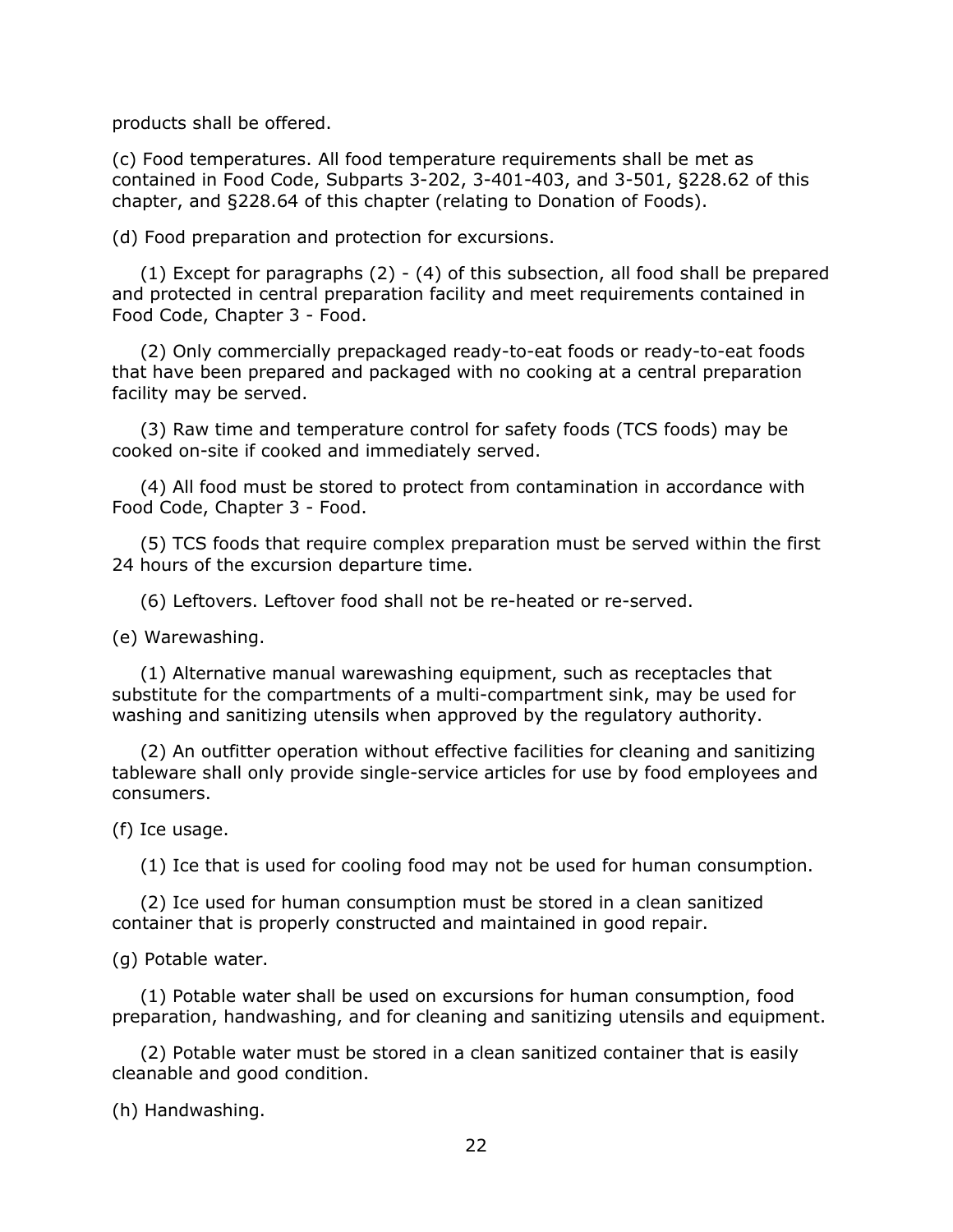(1) Handwashing facilities shall include:

(A) a container with a spigot that can be turned on to allow potable, clean, water;

(B) a wastewater container;

(C) soap;

(D) disposable towels; and

(E) a waste receptacle.

(2) Handwashing facilities are not required if the only food items offered are commercially prepackaged foods that are dispensed in their original containers.

(i) Equipment. All equipment and utensils intended for food contact shall be approved for food use.

(j) Thermometers. Thermometers shall be provided, accurate, and accessible during excursions.

(k) Garbage receptacles. Impervious receptacles shall be provided for storage of garbage and refuse.

(l) Certified food protection manager. If food other than pre-packaged ready-to-eat food is being served, at least one guide or instructor of the outfitter operation, who is on the excursion, shall successfully complete a food manager's certification course accredited by this department.

(m) Central preparation facility. An outfitter operation must have a central preparation facility as specified in §228.2(20) of this chapter (relating to Definitions).

§228.225. Self-Service Food Market.

(a) Self-service food markets shall comply with the minimum standards of this section.

(b) Self-service food markets shall:

(1) be equipped with 24/7 video surveillance records of consumers viewing, selecting, handling, and purchasing products that identify these consumers. Video surveillance records must be maintained and available for the regulatory authority for a period of 14 calendar days from the date of the video; and

(2) provide information to the regulatory authority as to the responsible party that will be available for routine inspections.

(c) Pre-packaged food sold at a self-service food market shall:

(1) meet the labeling requirements as specified in Food Code, Paragraph 3- 201.11(C); and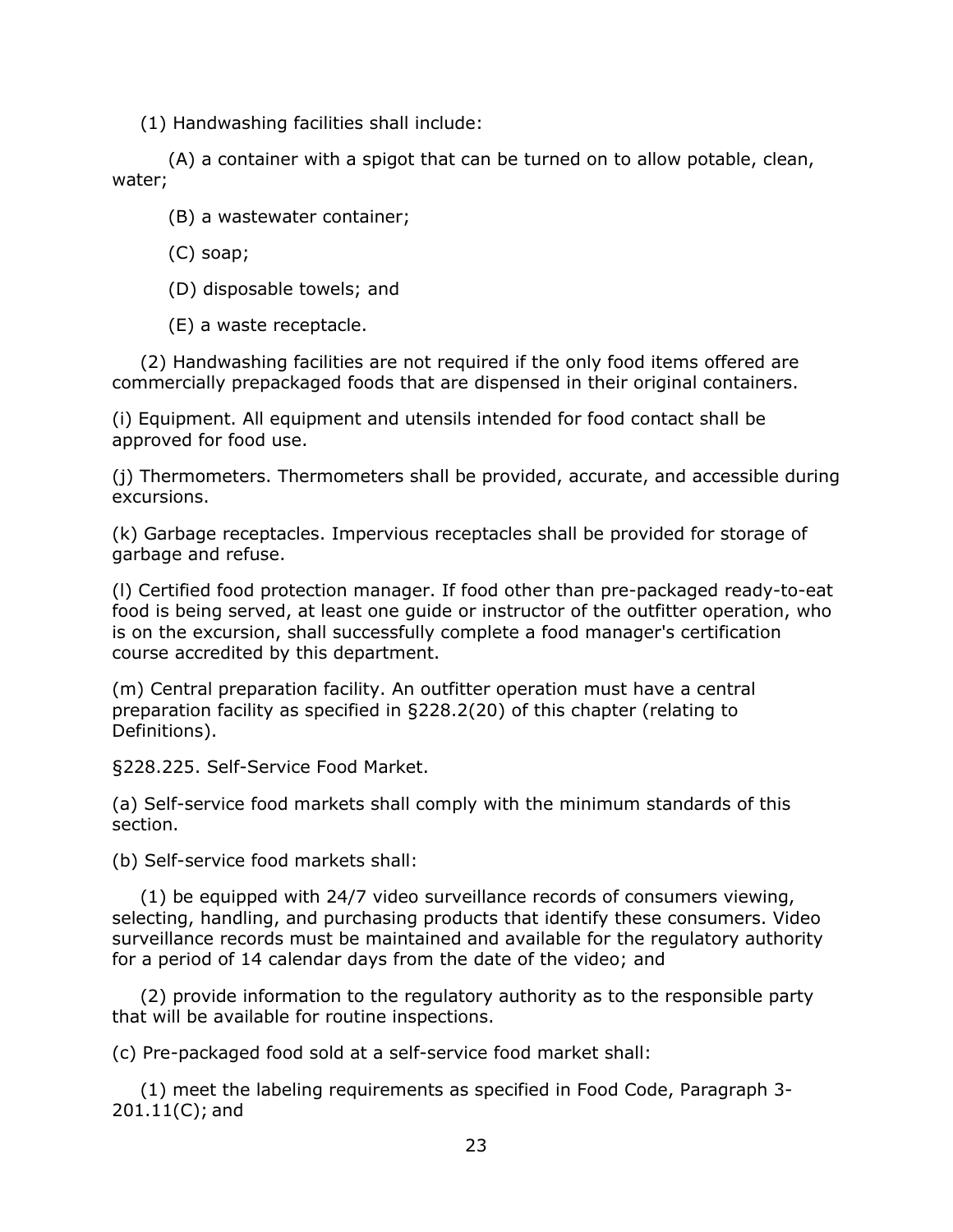(2) be tamper evident.

(d) A food specified in Food Code, Paragraphs 3-501.17(A) or (B) or §3-501.18 shall be discarded if it:

(1) exceeds the temperature or time specified in Food Code, Paragraphs 3- 501.17(A) and (B), except time that the product is frozen;

(2) is in a container or package that does not bear an expiration date or day; or

(3) is not appropriately marked with a date or day that exceeds the temperature and time combination as specified in Food Code, Paragraphs 3-501.17(A) and (B).

(e) All self-service food market display-units offering refrigerated, time and temperature control for safety foods (TCS foods) shall have an automatic shut-off control or a plan approved by the regulatory authority that prevents the market or market equipment from dispensing food if:

(1) there is a power failure, mechanical failure, or other condition that results in failure of the equipment to maintain food temperatures as specified under Food Code, Chapter 4 – Equipment, Utensils, and Linens; and

(2) where a condition specified in paragraph (1) of this subsection occurs, until the equipment is serviced and restocked with food that has been maintained at temperatures specified in Food Code, Subparts 3-202, 3-401-403, and 3-501, §228.62 of this chapter (relating to Specifications for Receiving), and §228.64 of this chapter (relating to Donation of Foods).

(f) When a condition specified in subsection (e)(1) of this section occurs, the ambient temperature may not exceed five degrees Celsius (41 degrees Fahrenheit), or seven degrees Celsius (45 degrees Fahrenheit) for a unit holding raw shell eggs only, for more than 30 minutes immediately after the display is filled, serviced, or restocked.

(g) All self-service food market display-units offering TCS food, shall be:

(1) equipped with a self-closing door; or

(2) maintained at five degrees Celsius (41 degrees Fahrenheit), or seven degrees Celsius (45 degrees Fahrenheit) for raw shell eggs, if it is an open display unit.

(h) Self-service food markets shall have a sign readily visible from the automated payment kiosk stating:

(1) the name of the business to whom complaints or comments shall be addressed;

(2) the address of the business responsible for the market; and

(3) the responsible business's telephone number and email or web information,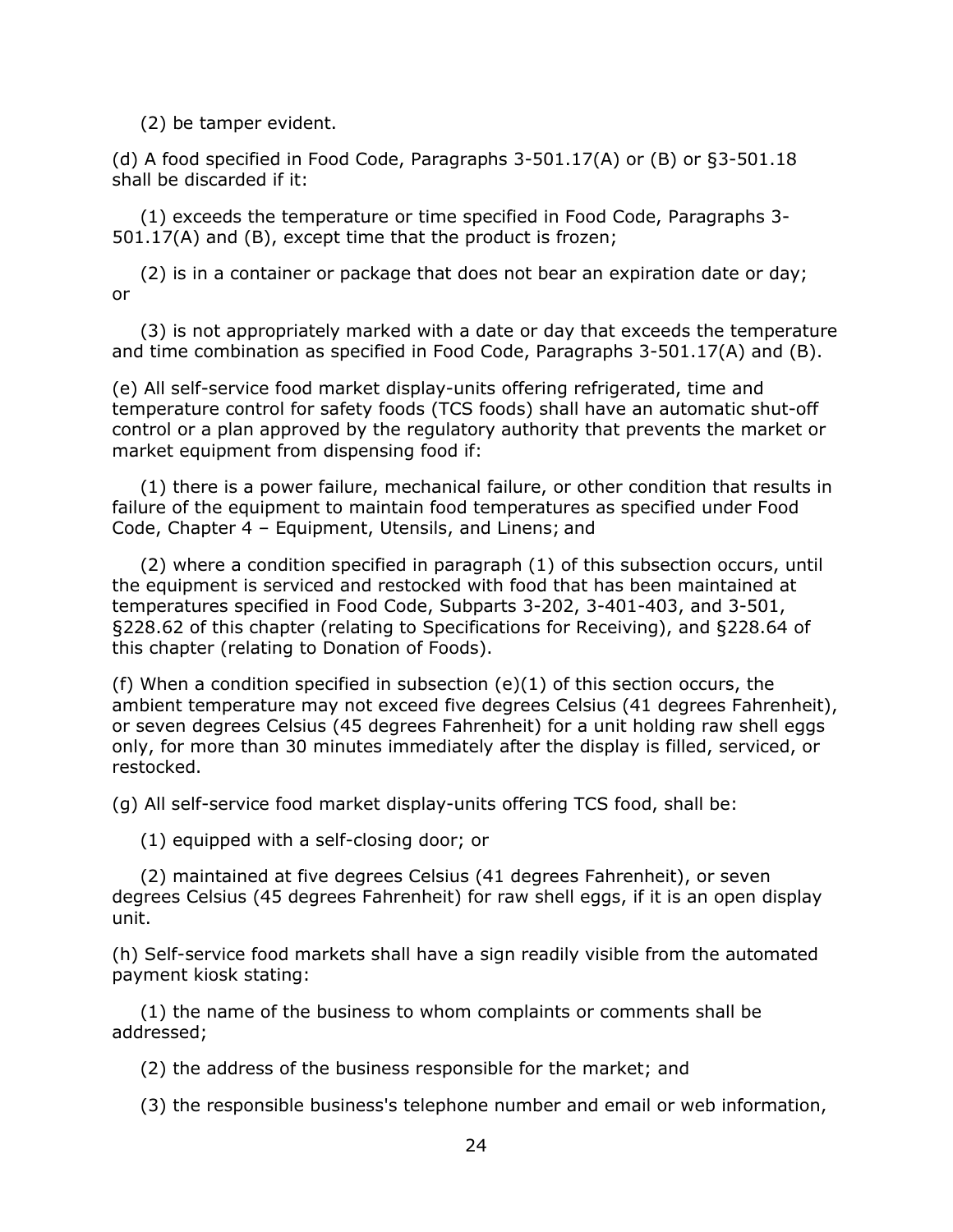when applicable.

(i) When a retail food establishment operating as a self-service food market incorporates the provision in this section, it will not be required to maintain a person in charge onsite as specified in Food Code, Paragraph 2-101.11(A).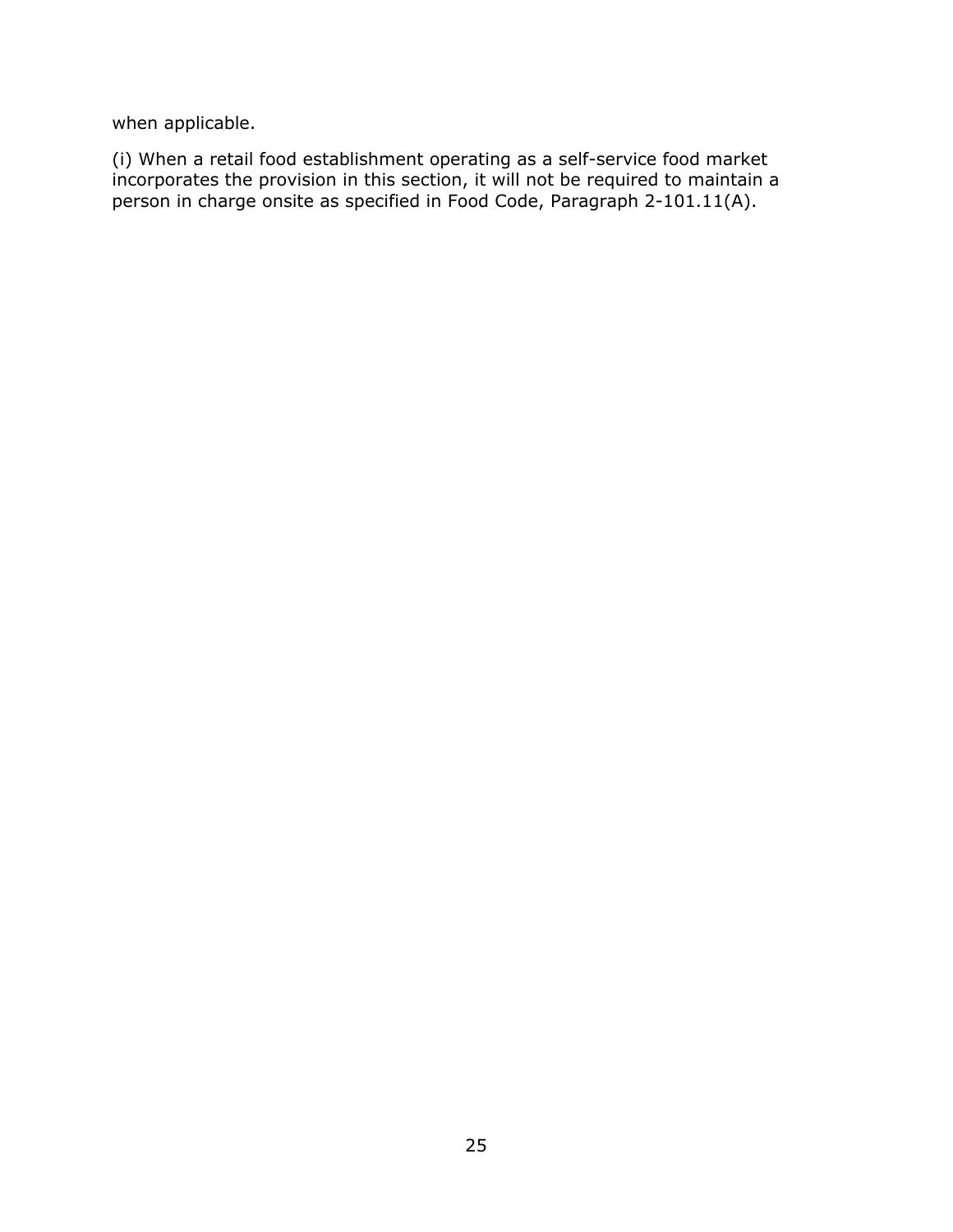| TITLE 25     | <b>HEALTH SERVICES</b>              |
|--------------|-------------------------------------|
| PART 1       | DEPARTMENT OF STATE HEALTH SERVICES |
| CHAPTER 228  | RETAIL FOOD                         |
| SUBCHAPTER I | COMPLIANCE                          |

§228.241. Facility and Operating Plans.

Plans may be required by the regulatory authority for:

(1) the construction of a food establishment;

(2) the conversion of an existing structure for use as a food establishment; or

(3) the remodeling of a food establishment or a change of type of food establishment or food operation, or under the conditions set by the regulatory authority, if the regulatory authority determines that plans and specifications are necessary to ensure compliance with this section.

§228.242. Confidentiality, Trade Secrets.

In accordance with the requirements of the Public Information Act, Texas Government Code, Chapter 552, the regulatory authority shall treat as confidential the information that meets the criteria specified in law for a trade secret and is contained on inspection report forms and in the plans and specifications submitted as specified in Food Code, §8-201.12 and §8-201.14.

§228.243. Construction Inspection and Approval, Preoperational Inspections.

The regulatory authority may conduct one or more preoperational inspections to verify that the food establishment is constructed and equipped in accordance with the approved plans and approved modifications of those plans, has established standard operating procedures as specified in Food Code, Paragraph 8-201.12(E), and is in compliance with this chapter.

§228.244. Performance and Risk Based Inspection.

The regulatory authority shall inspect each food establishment based upon an assessment of the food establishment's history of compliance with this chapter and the potential for causing foodborne illness by evaluating:

(1) past performance, for nonconformance with Food Code or Hazard Analysis Critical Control Point (HACCP) plan requirements that are priority items or priority foundation items;

(2) past performance, for numerous or repeat violations of code or HACCP plan requirements that are core items;

(3) past performance, for complaints investigated and found to be valid;

(4) the hazards associated with the particular foods that are prepared, stored, or served;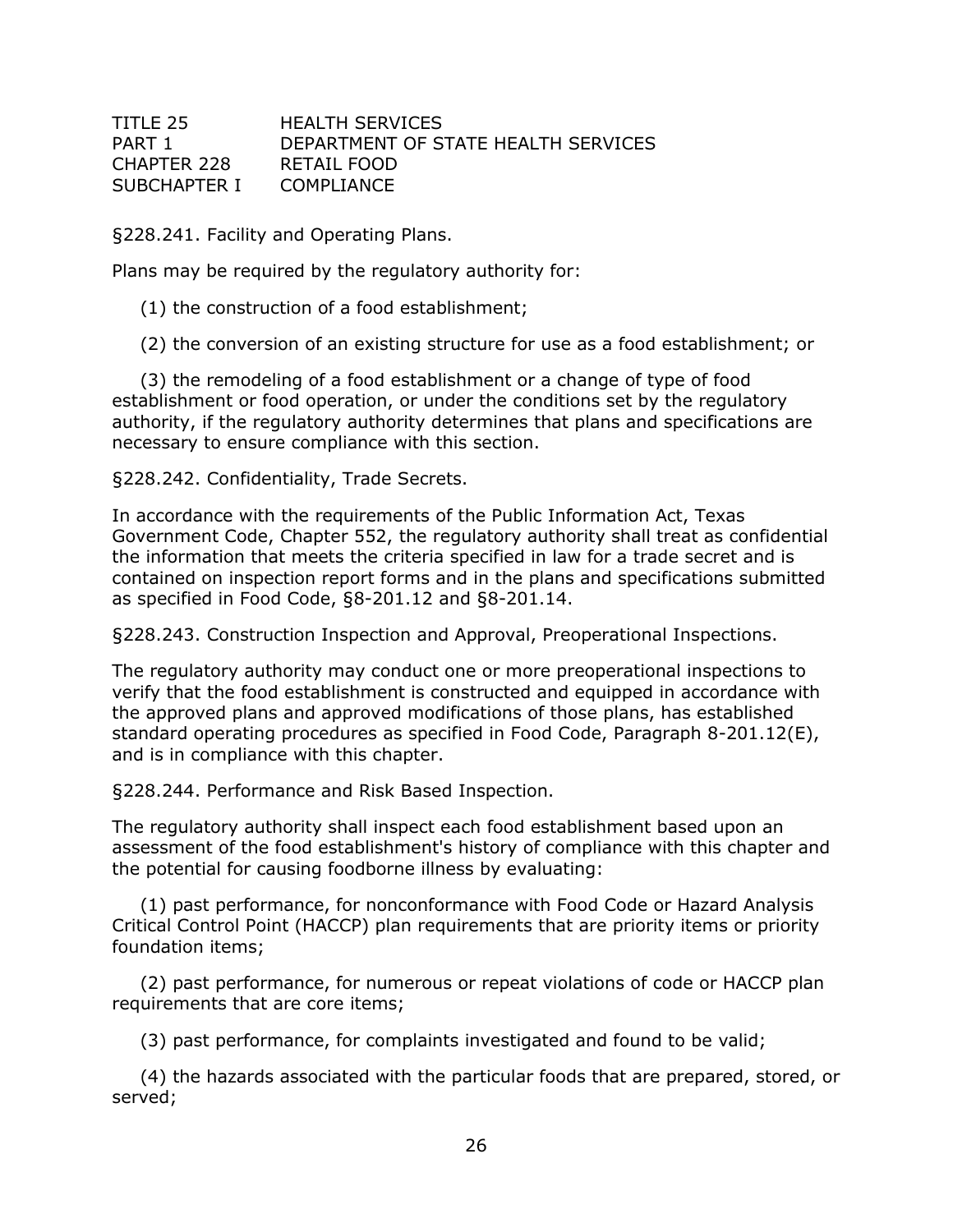(5) the type of operation including the methods and extent of food storage, preparation, and service;

(6) the number of people served;

(7) whether the population served is a highly susceptible population; and

(8) any other risk factors deemed relevant to the operation by the regulatory authority.

§228.245. Competency of Inspectors and Access.

(a) Competency of inspectors. An individual conducting inspections of retail food establishments should be a Registered Professional Sanitarian in Texas or a Sanitarian-in-Training in Texas, as defined in 16 TAC Chapter 119, or should meet the U.S. Food and Drug Administration Voluntary National Retail Food Regulatory Program Standards basic curriculum and field training elements in order to:

(1) assure application of basic scientific principles, including Hazard Analysis Critical Control Point principles of food safety, during inspections;

- (2) properly conduct foodborne illness investigations;
- (3) assure uniformity in the interpretations of this chapter; and
- (4) assure fair and uniform enforcement of this chapter.

(b) Verification and documentation of correction. In the case of temporary food establishments, all priority and priority foundation items must be corrected immediately, and other violations must be corrected within 24 hours or sooner if required by the regulatory authority. If violations are not corrected, the establishment shall immediately cease food operations upon execution of an Emergency Suspension or Closing Order until authorized to resume by the regulatory authority.

§228.246. Investigation and Control.

Removal of restriction or exclusion. The regulatory authority shall release a food employee or conditional employee from restriction or exclusion according to Texas Health and Safety Code, §438.033, and the conditions specified under Food Code, §2-201.13.